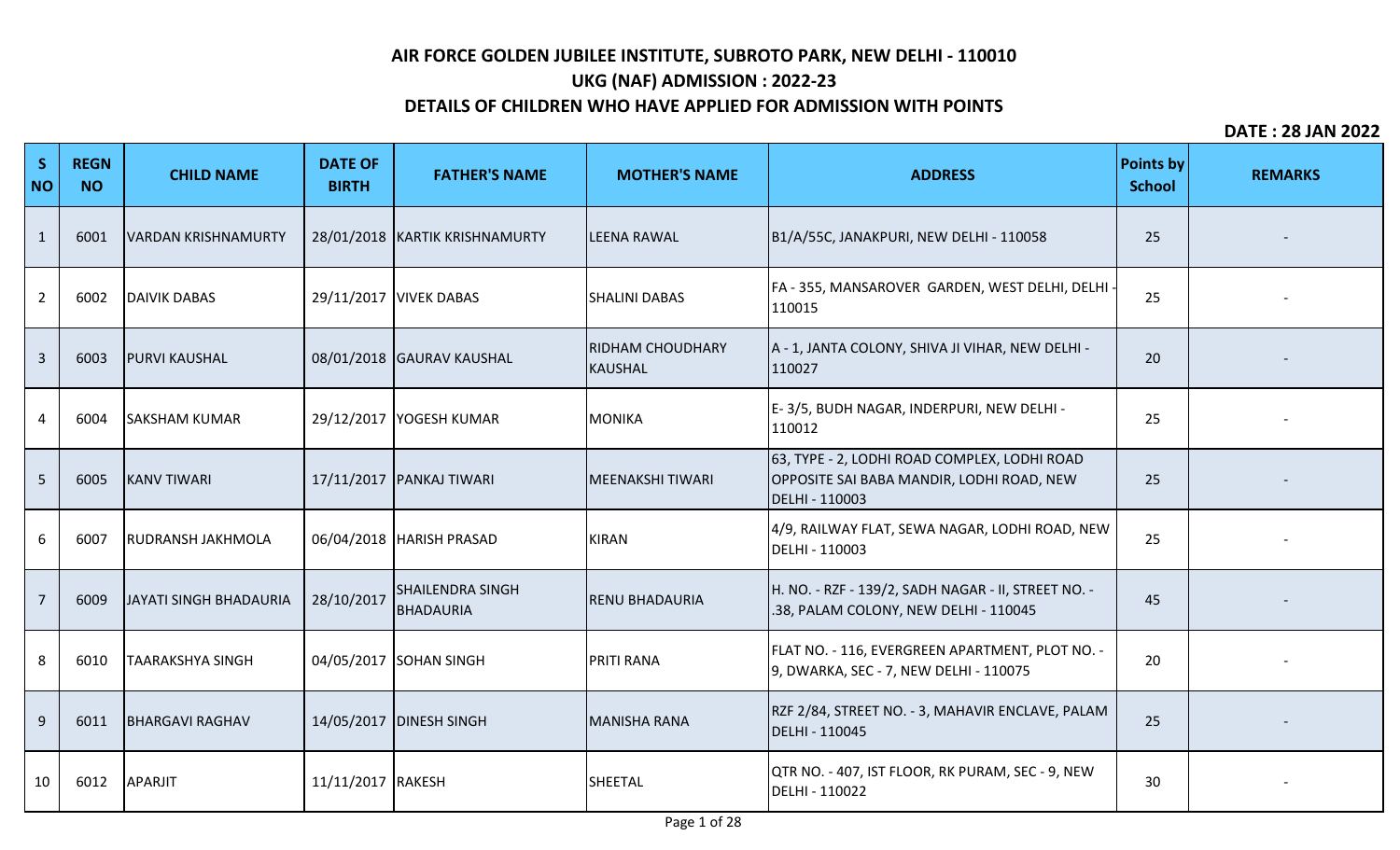# **UKG (NAF) ADMISSION : 2022-23**

## **DETAILS OF CHILDREN WHO HAVE APPLIED FOR ADMISSION WITH POINTS**

| S<br><b>NO</b> | <b>REGN</b><br><b>NO</b> | <b>CHILD NAME</b>      | <b>DATE OF</b><br><b>BIRTH</b> | <b>FATHER'S NAME</b>             | <b>MOTHER'S NAME</b> | <b>ADDRESS</b>                                                                             | <b>Points by</b><br><b>School</b> | <b>REMARKS</b> |
|----------------|--------------------------|------------------------|--------------------------------|----------------------------------|----------------------|--------------------------------------------------------------------------------------------|-----------------------------------|----------------|
| 11             | 6014                     | <b>JAZLYN KAUR</b>     |                                | 07/11/2017 AVTAR SINGH           | <b>AMRIT KAUR</b>    | 4/221, F FLOOR, SUBHASH NAGAR, NEW DELHI - 27                                              | 30                                |                |
| 12             | 6015                     | <b>KYNA JHA</b>        |                                | 18/01/2018 SACHIN KUMAR          | <b>RANI KUMARI</b>   | RZF - 764/16, GALI NO. - 6, RAJ NAGAR PART - II,<br>PALAM COLONY SOUTH WEST DELHI - 110077 | 30                                |                |
| 13             | 6017                     | <b>GAURVI GAUR</b>     |                                | 04/09/2017 LAVISH SHARMA         | <b>TEENA</b>         | H. NO. - 1/55, SADAR BAZAR, DELHI CANTT - 110010                                           | 30                                |                |
| 14             | 6018                     | <b>MANAN DAGAR</b>     |                                | 05/01/2018 SATINDER KUMAR        | <b>MONIKA DAGAR</b>  | RZF - 1102, GURU NANAK MARG, RAJ NAGAR - II,<br>PALAM COLONY, NEW DELHI - 110077           | 25                                |                |
| 15             | 6019                     | <b>SHIKHAR RAJ</b>     | 13/11/2017  HEMRAJ             |                                  | RASHMI               | TOWER - 3, D-7, TYPE - II, EAST KIOWAI NAGAR,<br>SOUTH WEST DELHI - 110023                 | 25                                |                |
| 16             | 6020                     | <b>DHARANSH KAPOOR</b> |                                | 16/01/2018 ARON KAPOOR           | <b>BHAWNA</b>        | 13E, 327, GROUND FLOOR, STREET NO. - 3, HARI<br>NAGAR, NEW DELHI - 110064                  | 25                                |                |
| 17             | 6021                     | <b>NITARA JINDAL</b>   |                                | 13/01/2018 CHIRAG JINDAL         | <b>SHWETA JINDAL</b> | CD - 10, VISHAKHA ENCLAVE, PITAMPURA NEW DELHI<br>110088                                   | 5                                 |                |
| 18             | 6022                     | HARMANDEEP SINGH BEDI  |                                | 09/09/2017   MANINDER SINGH BEDI | <b>AMANDEEP KAUR</b> | D - 134. FIRST FLOOR, D BLOCK, MANSAROVER<br>GARDEN, NEW DELHI - 110015                    | 25                                |                |
| 19             | 6023                     | <b>ADVIK UPADHYAY</b>  |                                | 08/11/2017 ALOK KUMAR            | JYOTI TIWARY         | P 11/2, KV NO.-3, DELHI CANTT, RESIDENTIAL<br>COMPLEX, RING ROAD, NARAINA                  | 25                                |                |
| 20             | 6024                     | <b>GAURANSH ARORA</b>  |                                | 06/10/2017 NITIN ARORA           | <b>AMITA ARORA</b>   | 32-A, SECOND FLOOR, RAMESH NAGAR, NEW DELHI -<br>110015                                    | 20                                |                |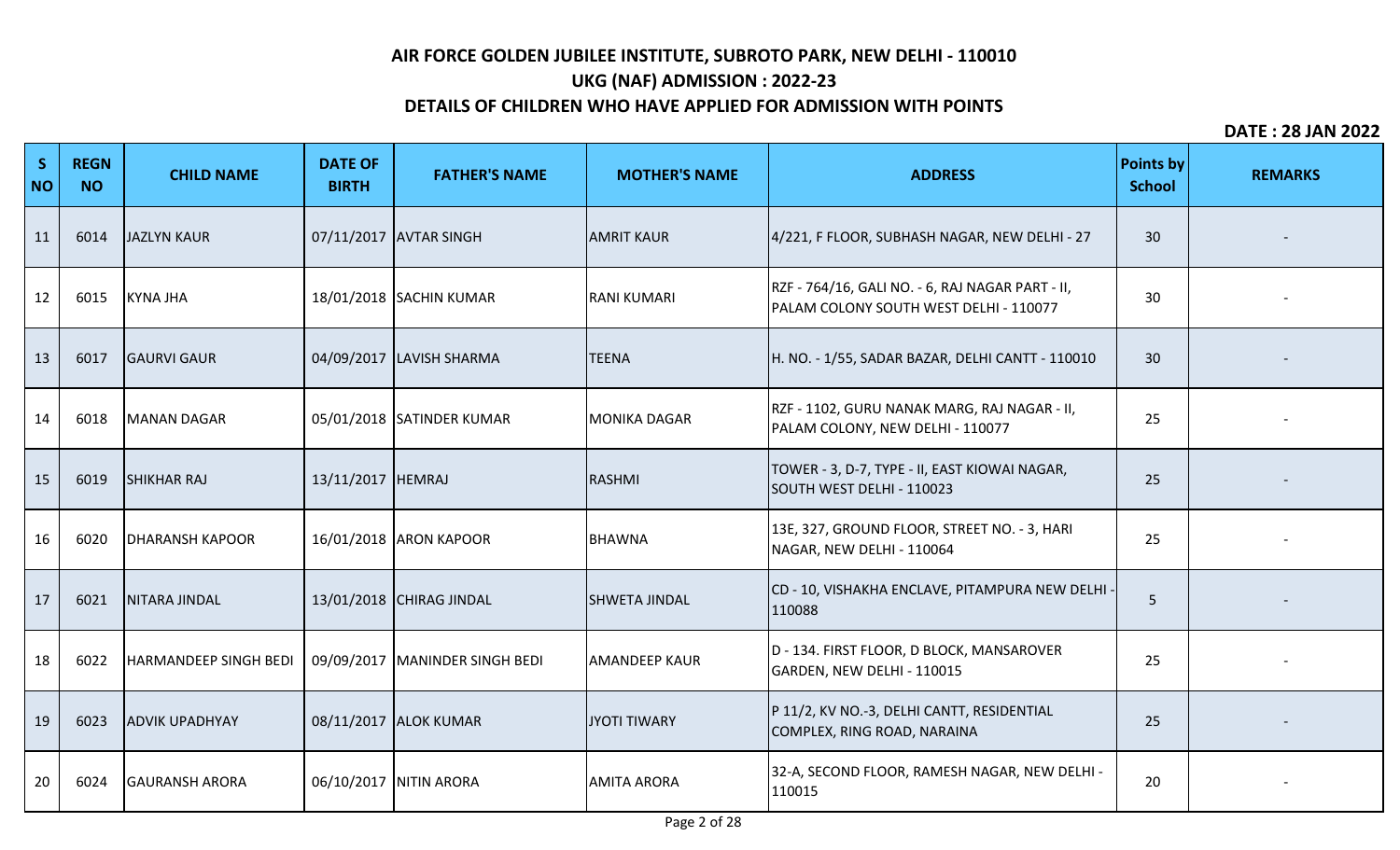# **UKG (NAF) ADMISSION : 2022-23**

## **DETAILS OF CHILDREN WHO HAVE APPLIED FOR ADMISSION WITH POINTS**

| S<br><b>NO</b> | <b>REGN</b><br><b>NO</b> | <b>CHILD NAME</b>                    | <b>DATE OF</b><br><b>BIRTH</b> | <b>FATHER'S NAME</b>                     | <b>MOTHER'S NAME</b>  | <b>ADDRESS</b>                                                                                               | <b>Points by</b><br><b>School</b> | <b>REMARKS</b>               |
|----------------|--------------------------|--------------------------------------|--------------------------------|------------------------------------------|-----------------------|--------------------------------------------------------------------------------------------------------------|-----------------------------------|------------------------------|
| 21             | 6025                     | <b>VAIDEHI AGGARWAL</b>              |                                | 03/12/2017 TARA CHAND AGGARWAL           | <b>RITU AGGARWAL</b>  | E - 188, 2ND FLOOR, NARAINA VIHAR, NEW DELHI -<br>110028                                                     | 30                                |                              |
| 22             | 6026                     | <b>ARCHIT RAWAT</b>                  |                                | 24/11/2017 ANUP RAWAT                    | <b>SUMAN RAWAT</b>    | H .NO. - 10, BLOCK - H NANAKPURA, SOUTH<br>MOTIBAGH - II, NEW DELHI - 110021                                 | 30                                |                              |
| 23             | 6028                     | <b>GRISHA GARG</b>                   |                                | 30/09/2017 JATIN GARG                    | <b>DIVYA GARG</b>     | AK - 23, SHALIMAR BAGH, NEW DELHI - 110088                                                                   | 5                                 |                              |
| 24             | 6030                     | AYAAN ADITYA VIKRAM<br><b>PANDEY</b> |                                | 29/04/2017 ADITYA VIKRAM PANDEY          | <b>SIMRAN SINGH</b>   | H-37, JANGPURA EXTN, NEAR EROS CINEMA, NEW<br>DELHI - 110014                                                 | 0                                 | <b>INVALID ADDRESS PROOF</b> |
| 25             | 6031                     | JASMAN SINGH BAGGA                   |                                | 10/02/2018 GAGANDEEP SINGH BAGGA         | <b>BHUMIKA ISSAR</b>  | 1/107, OLD RAJINDER NAGAR, NEW DELHI - 110060                                                                | 25                                |                              |
| 26             | 6032                     | <b>SHANVI SHARMA</b>                 |                                | 21/05/2017 ANUJ SHARMA                   | <b>SONU SHARMA</b>    | 25/776, DDA FLATS, MADANGIRI, NEW DELHI - 110062                                                             | 5                                 |                              |
| 27             | 6033                     | <b>ANANYA CHOUDHARY</b>              | 30/08/2017                     | <b>AVINASH KUMAR</b><br><b>CHAUDHARY</b> | <b>KALPANA KUMARI</b> | K - 26, MAIN VASANT KUNJ ROAD, AGGARWAL, SWEET<br>HOUSE, MAHIPALPUR, SOUTH WEST DELHI - 110037               | 35                                |                              |
| 28             | 6036                     | <b>VIYANSH</b>                       |                                | 13/04/2018 RAKESH KUMAR MEENA            | <b>VANDANA</b>        | QUARTER NO. - 13, TYPE - III, M DELHI POLICE<br>RESIDENTIAL COMPLEX, DELHI CANTONMENT, NEW<br>DELHI - 110010 | 30                                |                              |
| 29             | 6037                     | MAHIRA I VASWANI                     |                                | 09/12/2017  HEMANT VASWANI               | MONISHA ISRANI        | 18-R, DDA FLATS, 1ST FLOOR, BER SARAI, NEW DELHI-<br>10016                                                   | 30                                |                              |
| 30             | 6038                     | <b>ANAISHA THAKUR</b>                |                                | 06/04/2017 RAJESH KUMAR THAKUR           | <b>SWATI THAKUR</b>   | A-55, FIRST FLOOR, GALI NO. - 9, SADH NAGAR, PALAM<br>COLONY, NEW DELHI - 110045                             | 80                                |                              |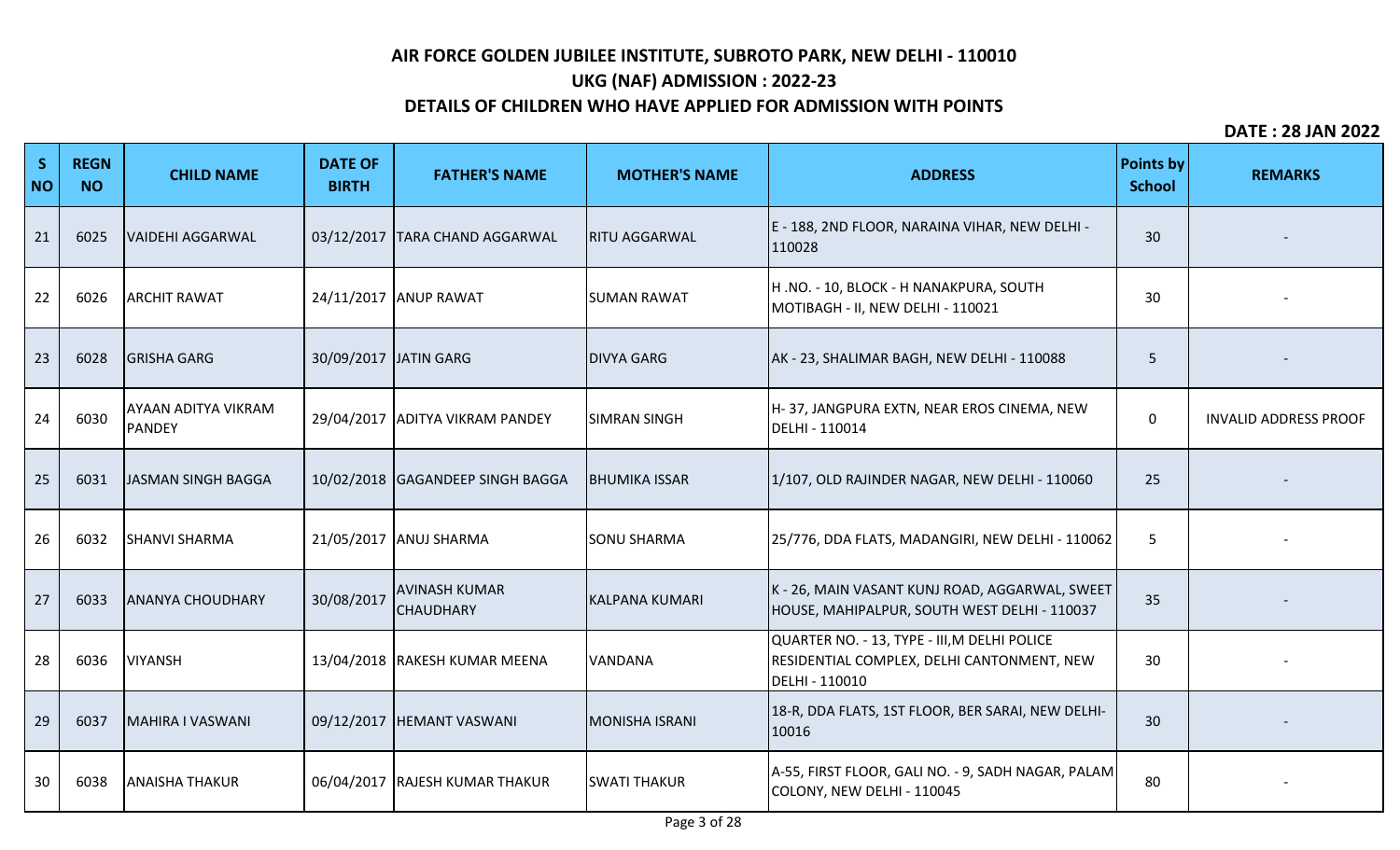# **UKG (NAF) ADMISSION : 2022-23**

## **DETAILS OF CHILDREN WHO HAVE APPLIED FOR ADMISSION WITH POINTS**

| S<br><b>NO</b> | <b>REGN</b><br><b>NO</b> | <b>CHILD NAME</b>          | <b>DATE OF</b><br><b>BIRTH</b> | <b>FATHER'S NAME</b>            | <b>MOTHER'S NAME</b>    | <b>ADDRESS</b>                                                                                               | <b>Points by</b><br><b>School</b> | <b>REMARKS</b>               |
|----------------|--------------------------|----------------------------|--------------------------------|---------------------------------|-------------------------|--------------------------------------------------------------------------------------------------------------|-----------------------------------|------------------------------|
| 31             | 6039                     | BHUMIK                     |                                | 18/12/2017   DEVENDER KUMAR     | ANURADHA                | H. NO. - C-46, & 47, DDA FLATS POCKET -3, BINDAPUR,<br>NEAR AAM ADMI POLY CLINIC - 110059                    | 40                                |                              |
| 32             | 6041                     | <b>NAYRA BINDAL</b>        |                                | 20/02/2018 ANKIT BINDAL         | <b>SRISHTI BINDAL</b>   | C.O JASPREET SINGH, H NO. - J-13/26, GRAND FLOOR,<br>RAJOURI GARDEN, NEW DELHI - 110027                      | 0                                 | <b>INVALID ADDRESS PROOF</b> |
| 33             | 6042                     | <b>DARSH BINDAL</b>        |                                | 23/12/2017 PRATEEK BINDAL       | <b>ANJALI GUPTA</b>     | C/O JASPREET SINGH, H NO. - J-13/26, GROUND<br>FLOOR, RAJOURI GARDEN, NEW DELHI - 110027                     | $\mathbf{0}$                      | <b>INVALID ADDRESS PROOF</b> |
| 34             | 6043                     | <b>SURYANSH YADAV</b>      |                                | 27/11/2017 MADAN SINGH          | <b>REENA YADAV</b>      | WZ - 86B, FLAT NO. - 201, IST FLOOR, NEAR MAMTA<br>BAKERY, RAJ NAGAR PART - II, PALAM, NEW DELHI -<br>110077 | 40                                |                              |
| 35             | 6044                     | <b>AARUSH KUMAR MAURYA</b> |                                | 30/05/2017 ASHOK KUMAR          | <b>ROMI MAURYA</b>      | W - 10, TYPE - 46, HUDCO PLACE EXTN, ANDREWS<br>GANJ, NEW DELHI - 110049                                     | 20                                |                              |
| 36             | 6045                     | <b>AVYAN SHARMA</b>        |                                | 27/05/2017 MAJOR PRATEEK SHARMA | <b>NIDHI RAWAT</b>      | 9/215, CARIAPPA VIHAR, DELHI CANTT - 110010                                                                  | 30                                |                              |
| 37             | 6047                     | <b>AAHANA ARORA</b>        |                                | 05/12/2017 RAHUL ARORA          | JYOTI ARORA             | J-3/184, 2nd FLOOR, RAJOURI GARDEN, NEW DELHI-<br>110027                                                     | 25                                |                              |
| 38             | 6048                     | <b>AVANI</b>               |                                | 14/09/2017 ANUJ KUMAR           | <b>SWATI KUMARI</b>     | QR NO. - G-15, IB, COLONY, PATEL DHAM, MANAS<br>MARG, CHANKYAPURI, NEW DELHI - 110021                        | 30                                |                              |
| 39             | 6049                     | <b>AASHVI TANWAR</b>       |                                | 29/07/2017 SUDHIR TANWAR        | <b>SONIA TANWAR</b>     | WZ - 645, NARAINA VILLAGE, NEW DELHI - 110028                                                                | 30                                |                              |
| 40             | 6050                     | <b>DIA MATHUR</b>          |                                | 05/10/2017 ALANKAR MATHUR       | <b>GITANJALI MATHUR</b> | C 5 D, 112C, JANAKPURI, NEW DELHI - 110058                                                                   | 30                                |                              |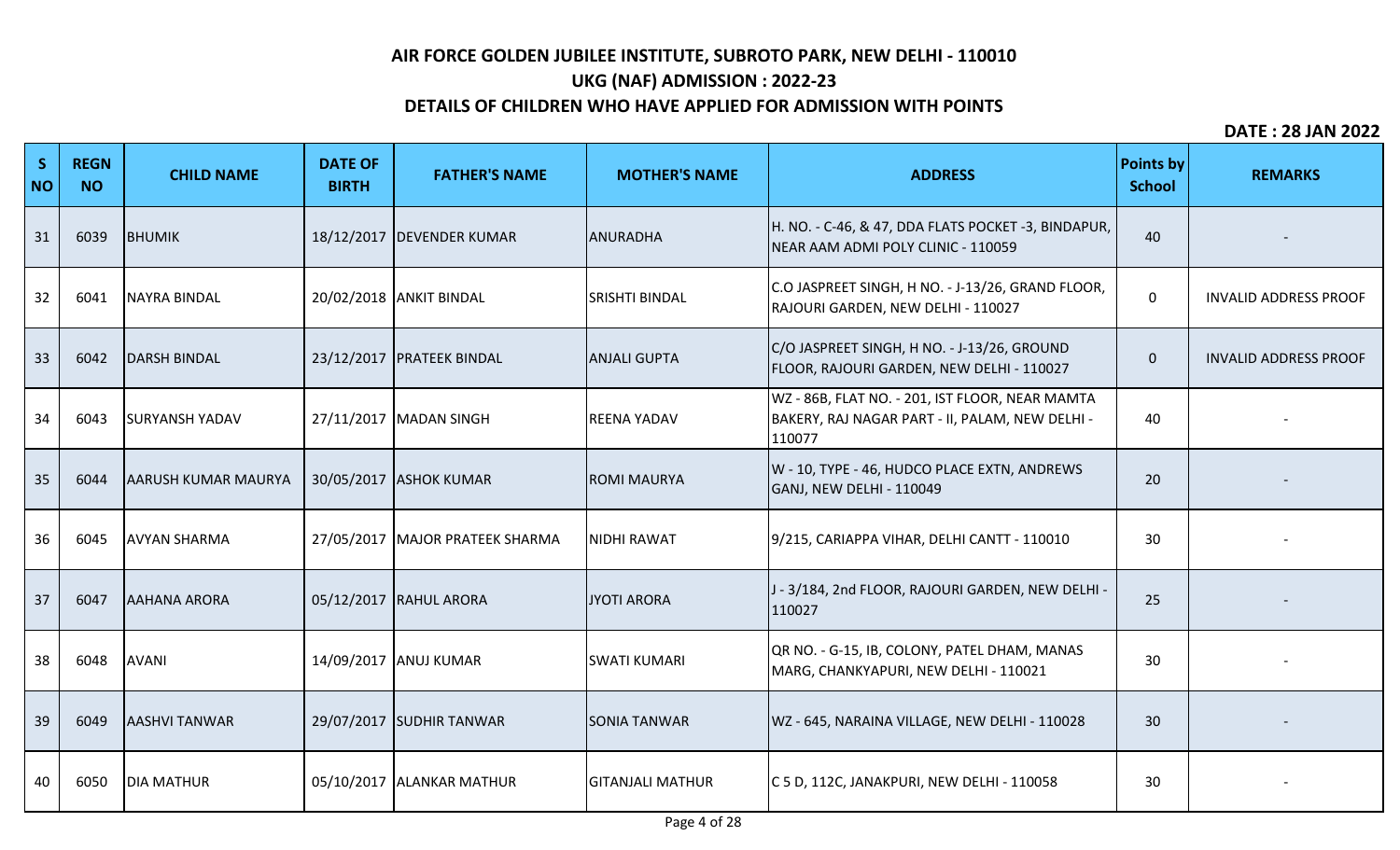# **UKG (NAF) ADMISSION : 2022-23**

## **DETAILS OF CHILDREN WHO HAVE APPLIED FOR ADMISSION WITH POINTS**

| S<br><b>NO</b> | <b>REGN</b><br><b>NO</b> | <b>CHILD NAME</b>            | <b>DATE OF</b><br><b>BIRTH</b> | <b>FATHER'S NAME</b>              | <b>MOTHER'S NAME</b>   | <b>ADDRESS</b>                                                                                                | <b>Points by</b><br><b>School</b> | <b>REMARKS</b>               |
|----------------|--------------------------|------------------------------|--------------------------------|-----------------------------------|------------------------|---------------------------------------------------------------------------------------------------------------|-----------------------------------|------------------------------|
| 41             | 6052                     | VIVAANSH YADAV               |                                | 07/12/2017 MANOJ KUMAR            | <b>POOJA SINGH</b>     | HOUSE NO. - 249, BLOCK - 15, LODHI COLONY, NEW<br>DELHI - 110003                                              | $\mathbf 0$                       | <b>INVALID ADDRESS PROOF</b> |
| 42             | 6053                     | <b>SHAMIT SEHGAL</b>         |                                | 31/03/2018 AMIT SEHGAL            | <b>LISHA SEHGAL</b>    | 3072/88, STREET NO. - 10, RANJEET NAGAR, SOUTH<br>PATEL NAGAR, NEW DELHI - 110008                             | 25                                |                              |
| 43             | 6054                     | VARNIKA KATHAIT              |                                | 03/12/2017 RAVINDER SINGH         | <b>ARCHANA SINGH</b>   | 145-B, DADA CHHATRIWALA MARG, RAJ NAGAR, PART<br>, PALAM COLONY, NEW DELHI - 110077                           | 30                                |                              |
| 44             | 6055                     | <b>HRIDHAAN RUKHEJA</b>      |                                | 30/01/2018 CHANDER RUKHEJA        | <b>BHANNA RUKHEJA</b>  | A-11, TYPE - 3, TOWER - 16, KIDWAI NAGAR EAST,<br><b>NEW DELHI - 110023</b>                                   | 25                                |                              |
| 45             | 6056                     | <b>RIFAAH FATIMA</b>         | 06/02/2018   WAZID ALI         |                                   | <b>SANA MATEEN</b>     | 26/1, 2ND FLOOR, YUSUF SARAI, VILLAGE HOUZ KHAS,<br>SOUTH DELHI, DELHI - 110016                               | 25                                |                              |
| 46             | 6057                     | <b>SUHRIT JOSHI</b>          |                                | 08/10/2017 SAKSHAM JOSHI          | <b>ADITI JOSHI</b>     | QUARTER NO. - 602, TYPE - III, LOK SABHA<br>SECRETARIAT RESIDENTIAL COMPLEX, RK PURAM, SEC-<br>2, ND - 22     | 25                                |                              |
| 47             | 6058                     | <b>IPRANVAT SINGH NAYYAR</b> |                                | 07/03/2018 JJASPREET SINGH NAYYAR | <b>TARAN KUAR BEDI</b> | D - 23, NARAINA VIHAR, NEW DELHI - 110028                                                                     | 25                                |                              |
| 48             | 6059                     | <b>HRIOYANSH SAHNI</b>       |                                | 15/09/2017   MANNI SAHNI          | JASMINE SAHNI          | 1/123, RISING STAR PLAY AND DAYCARE CENTRE,<br>SADAR BAZAR, DELHI CANTT - 110010                              | 30                                |                              |
| 49             | 6060                     | <b>ADHYAYAN GOEL</b>         |                                | 04/07/2017 SUMIT GOEL             | <b>NEHA GOEL</b>       | FLAT NO. - 10C, DDA SFS FLATS POCKET - 1, SEC - 7,<br>OPP SEC - 1, PETROL PUMP, DWARKA, NEW DELHI -<br>110075 | 40                                |                              |
| 50             | 6061                     | <b>TEJASPREET KAUR</b>       |                                | 14/12/2017   HARMEET SINGH        | <b>PARVINDER KAUR</b>  | V - 238, S/F RAJOURI GARDEN, NEW DELHI - 110027                                                               | 30                                |                              |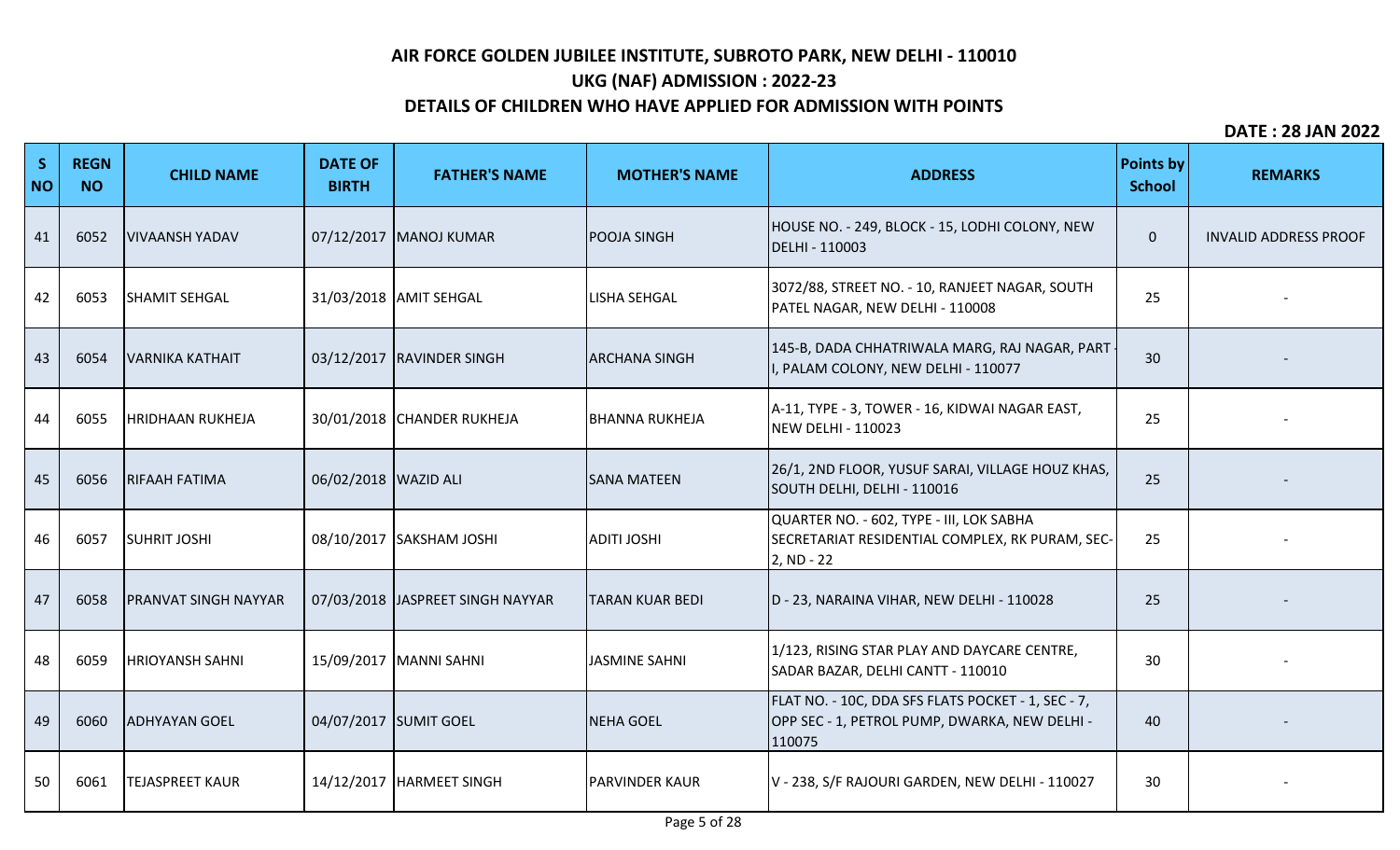# **UKG (NAF) ADMISSION : 2022-23**

## **DETAILS OF CHILDREN WHO HAVE APPLIED FOR ADMISSION WITH POINTS**

| S<br><b>NO</b> | <b>REGN</b><br><b>NO</b> | <b>CHILD NAME</b>         | <b>DATE OF</b><br><b>BIRTH</b> | <b>FATHER'S NAME</b>                       | <b>MOTHER'S NAME</b>    | <b>ADDRESS</b>                                                                          | <b>Points by</b><br><b>School</b> | <b>REMARKS</b> |
|----------------|--------------------------|---------------------------|--------------------------------|--------------------------------------------|-------------------------|-----------------------------------------------------------------------------------------|-----------------------------------|----------------|
| 51             | 6062                     | <b>SHREYANSH HEDAU</b>    |                                | 04/11/2017 LATE VILAS P HEDAU              | <b>VANDANA</b>          | WZ - 400/B, FLAT NO. 32, NEAR MAMTA BAKERY, RAJ<br>NAGAR - 2, PALAM, NEW DELHI - 110077 | 30                                |                |
| 52             | 6063                     | <b>HAREN PAYAL</b>        |                                | 07/12/2017 SURENDRA PAYAL                  | <b>SUNITA KUMARI</b>    | RZ - 235 E, SF - II, RAJNAGAR PART - II, PALAM<br>COLONY, NEW DELHI - 110077            | 40                                |                |
| 53             | 6064                     | <b>AVYANSH CHAUDHARY</b>  | 14/03/2018                     | <b>KAILASH CHANDRA</b><br><b>CHAUDHARY</b> | <b>REKHA SHAH</b>       | D2/93, FIRST FLOOR, BEHIND BHAGAT HOSPITAL,<br>JANAKPURI, NEW DELHI - 110058            | 45                                |                |
| 54             | 6065                     | <b>SAHIB SINGH GILL</b>   |                                | 06/10/2017 GURDEEP SINGH                   | <b>HARPEET KAUR</b>     | 2/26, SADAR BAZAR, DELHI CANTT - 10                                                     | 30                                |                |
| 55             | 6066                     | <b>ARUNESH SINGH</b>      |                                | 11/08/2017 GAGANDEEP SINGH                 | <b>HARMANPREET KAUR</b> | B - 23-A, MANSAROVAR GARDEN, NEW DELHI - 110015                                         | 25                                |                |
| 56             | 6067                     | <b>NORAH BHATIA</b>       |                                | 13/07/2017 LATE ARJUN BHATIA               | <b>DEEPALI BHATIA</b>   | HOUSE NO. - 22, BLOCK - 2, RAMESH NAGAR, NEW<br>DELHI - 110015                          | 25                                |                |
| 57             | 6068                     | <b>KRISHANG GURUSWAMY</b> |                                | 21/07/2017 RAJU GURUSWAMY                  | <b>TULSI</b>            | 14A, DDA JANTA FLATS VASANT ENCLAVE, VASANT<br>VIHAR, NEW DELHI - 110057                | 30                                |                |
| 58             | 6069                     | <b>ARJUN KAPOOR</b>       |                                | 07/11/2017 RANVIR KAPUR                    | <b>SHEETAL KAPOOR</b>   | 68/2A, SEC - 2, DIZ AREA, KALI BARI MARG, NEW DELHI<br>$-110001$                        | 25                                |                |
| 59             | 6070                     | <b>AYAAN AGGARWAL</b>     |                                | 19/09/2017 ARPIT AGGARWAL                  | <b>MADHURI AGGARWAL</b> | C-41, BALI NAGAR, NEW DELHI - 110015                                                    | 20                                |                |
| 60             | 6071                     | <b>ADVIK TANWAR</b>       |                                | 15/01/2018 ASHISH TANWAR                   | <b>DIPTI</b>            | WZ - 469, BASAI DARA PUR, NEW DELHI - 1110015                                           | 20                                |                |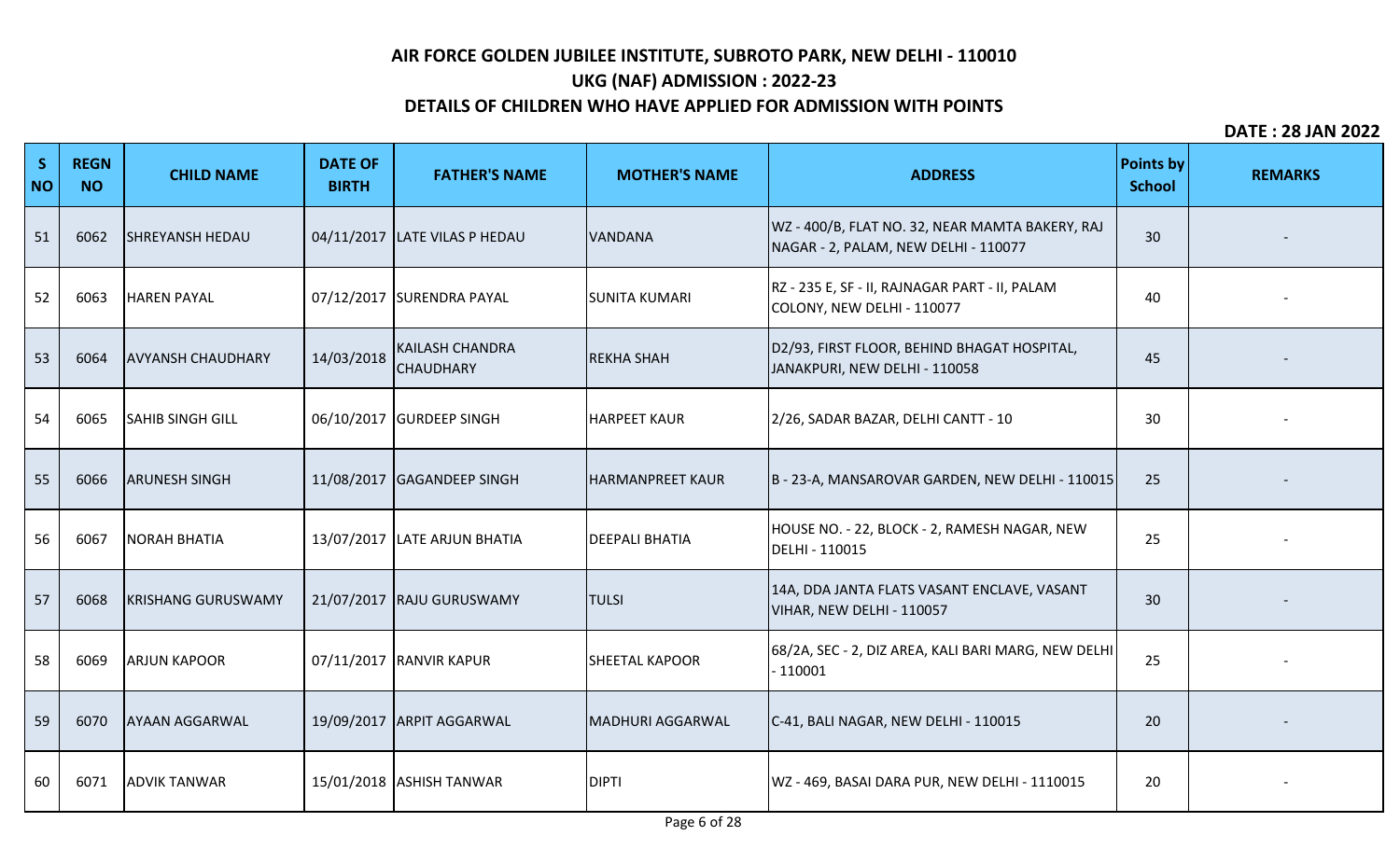# **UKG (NAF) ADMISSION : 2022-23**

## **DETAILS OF CHILDREN WHO HAVE APPLIED FOR ADMISSION WITH POINTS**

| S<br><b>NO</b> | <b>REGN</b><br><b>NO</b> | <b>CHILD NAME</b>       | <b>DATE OF</b><br><b>BIRTH</b> | <b>FATHER'S NAME</b>           | <b>MOTHER'S NAME</b>    | <b>ADDRESS</b>                                                                                                                | <b>Points by</b><br><b>School</b> | <b>REMARKS</b> |
|----------------|--------------------------|-------------------------|--------------------------------|--------------------------------|-------------------------|-------------------------------------------------------------------------------------------------------------------------------|-----------------------------------|----------------|
| 61             | 6073                     | MIHIR                   |                                | 03/02/2018 MUKESH KUMAR MEENA  | <b>RAJ KUMARI MEENA</b> | QUARTER NO. - 4/25, GROUND FLOOR, TYPE - 3, DELHI<br>CANTT, NEW DELHI - 110010                                                | 30                                |                |
| 62             | 6074                     | <b>DEVINA SABHARWAL</b> |                                | 06/10/2017 NITISH SABHARWAL    | <b>AASHTA DUA</b>       | V - 250, FIRST FLOOR, RAJOURI GARDEN, NEW DEHI -<br>110027                                                                    | 30                                |                |
| 63             | 6075                     | <b>VAISHNAVI GAUR</b>   |                                | 04/12/2017 GYAN PRAKASH        | <b>SEEMA SHARMA</b>     | 111/9, KISHANGARH, OPP B-1, VASANT KUNJ, NEW<br>DELHI - 110070                                                                | 25                                |                |
| 64             | 6076                     | <b>DHRITI SHARMA</b>    |                                | 09/07/2017 ANKUR SHARMA        | <b>PRIYANKA SHARMA</b>  | HOUSE NO. - 620, TYPE - III, BLOCK - I, PHASE - I,<br>CENTRAL GOVERMENT RESIDENTIAL COMPLEX, BKS,<br>MARG, NEW DELHI - 110001 | 25                                |                |
| 65             | 6078                     | <b>HETARTH VERMA</b>    |                                | 13/10/2017 SANJAY VERMA        | <b>NEEM KALA</b>        | HOUSE NO - 1880, LODHI ROAD COMPLEX LODHI<br>ROAD, CENTRAL DELHI - 110003                                                     | 25                                |                |
| 66             | 6079                     | HINAYA TANWAR           |                                | 03/01/2018 ANUJ TANWAR         | <b>REENU SHARMA</b>     | CB-83, NARAINA RING ROAD, NEW DELHI-110028                                                                                    | 30                                |                |
| 67             | 6080                     | <b>VIHAAN TANWAR</b>    |                                | 20/06/2017   HARSH TANWAR      | <b>ANITA</b>            | WZ - 909/1, NARAINA RING ROAD, NEW DELHI -<br>110028                                                                          | 25                                |                |
| 68             | 6081                     | <b>HABIB UR REHMAN</b>  |                                | 15/11/2017 RIZWAN UR REHMAN    | <b>NOOR UL HUDA</b>     | 943, IIIRD FLOOR HAVELI AZAM KHAN JAMA MASJID<br>DELHI - 110006                                                               | 0                                 |                |
| 69             | 6082                     | <b>MAHIR PATEL</b>      |                                | 29/03/2018   KALPESH PATEL     | <b>ARPANA PATEL</b>     | C - 137, FIRST FLOOR MANSAROVER GARDEN, NEW<br>DELHI - 110015                                                                 | 25                                |                |
| 70             | 6083                     | <b>SUYASH GAUTAM</b>    |                                | 15/04/2017 SATISH KUMAR GAUTAM | <b>JJAYANTI GAUTAM</b>  | B - 160, BK DUTT COLONY, LODHI ROAD, NEW DELHI -<br>110003                                                                    | 25                                |                |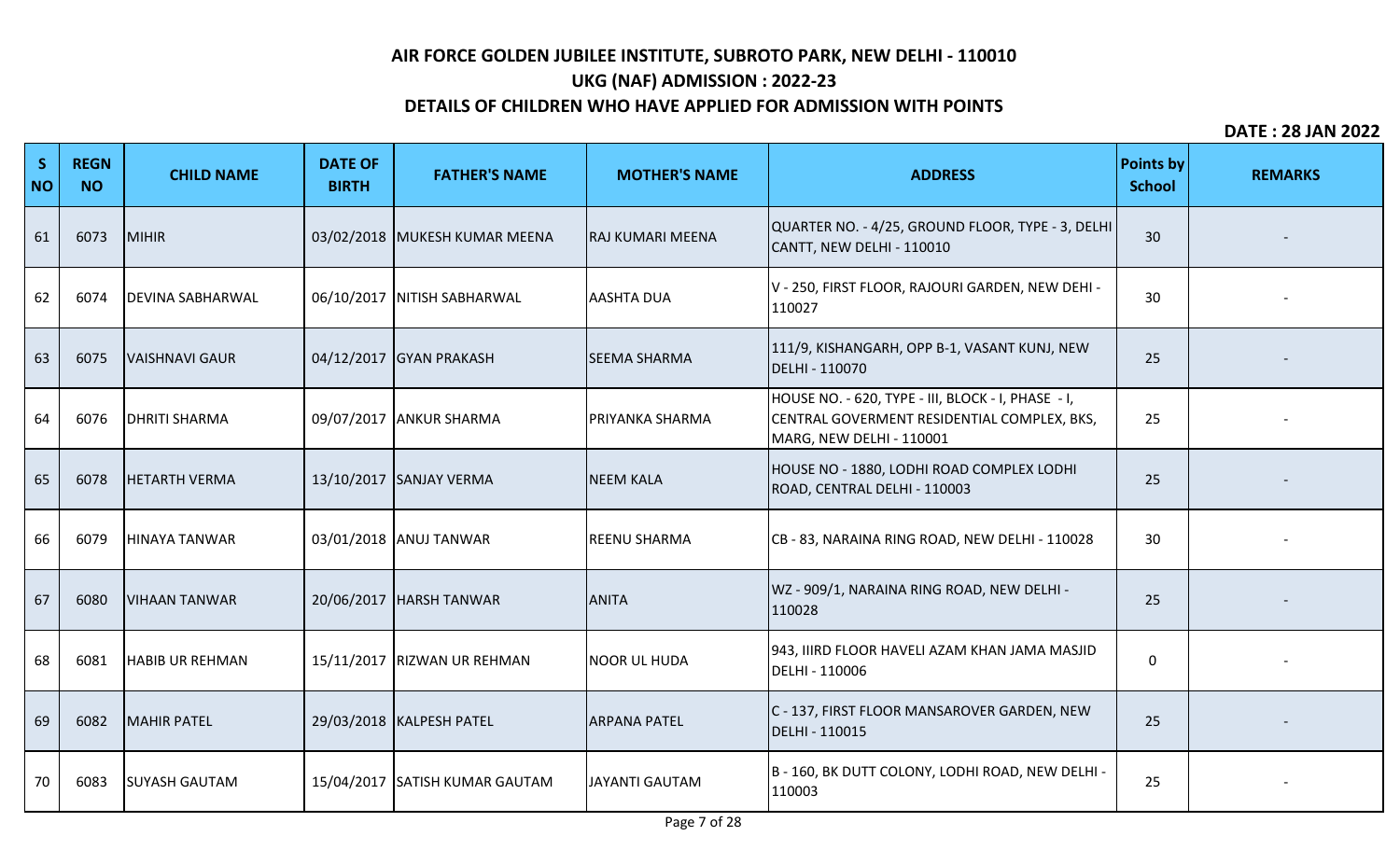# **UKG (NAF) ADMISSION : 2022-23**

## **DETAILS OF CHILDREN WHO HAVE APPLIED FOR ADMISSION WITH POINTS**

| S<br><b>NO</b> | <b>REGN</b><br><b>NO</b> | <b>CHILD NAME</b>          | <b>DATE OF</b><br><b>BIRTH</b> | <b>FATHER'S NAME</b>               | <b>MOTHER'S NAME</b>      | <b>ADDRESS</b>                                                                                             | <b>Points by</b><br><b>School</b> | <b>REMARKS</b> |
|----------------|--------------------------|----------------------------|--------------------------------|------------------------------------|---------------------------|------------------------------------------------------------------------------------------------------------|-----------------------------------|----------------|
| 71             | 6084                     | <b>ARADHYA NAMBIAR</b>     | 30/12/2017 VIJEESH R           |                                    | <b>DHANYA VIJEESH</b>     | H - 313, NANAKPURA, SOUTH MOTIBAGH, NEW DELHI<br>110021                                                    | 30                                |                |
| 72             | 6085                     | <b>ANUMIT KURIYAL</b>      |                                | 20/09/2017   AMIT PRASAD           | ANNU                      | HOUSE NO. - C-255, STREET NO. - 40, MAHAVIR<br>ENCLAVE PART - III, NEAR DWARKA, SEC-1                      | 25                                |                |
| 73             | 6087                     | <b>RISHIK</b>              |                                | 10/05/2017 SANDEEP DABAS           | <b>MANJU RANI</b>         | QTR NO. P - 172/4, WAC AREA, SUBROTO PARK, DELHI<br>110010                                                 | 30                                |                |
| 74             | 6088                     | KIARA AGARWAL              |                                | 05/12/2017   PRATEEK JAITWAL       | <b>SAVITA ARYA</b>        | HOUSE NO. S - 107, FIRST FLOOR, MS APARTMENTS,<br>NIVEDITA KUNJ, SEC - 10, RK PURAM, NEW DELHI -<br>110022 | 35                                |                |
| 75             | 6090                     | <b>YUVAAN MOHITE</b>       |                                | 15/11/2017 JAYANT R MOHITE         | <b>SHRUTI CHATRATH</b>    | HOUSE NO. - 14, BLCOK - 20, LODHI COLONY, NEW<br>DELHI - 110003                                            | 25                                |                |
| 76             | 6091                     | KIARA TRIPATHI             |                                | 15/09/2017 VAIBHAV TRIPATHI        | <b>DIMPLE TRIPATHI</b>    | RZC - 48, 3RD FLOOR, STREET NO. - 7, GURUDWARA<br>ROAD, MAHAVIR ENCLAVE, DELHI - 110045                    | 25                                |                |
| 77             | 6092                     | <b>ROHAAN SINGH</b>        |                                | 23/09/2017 KHUSHAL SINGH           | MAMTA KUMARI              | HOUSE - 6546, STREET -2, BLOCK -9, DEV NAGAR,<br>KAROL BAGH, NEW DELHI - 110005                            | 25                                |                |
| 78             | 6093                     | <b>KRISHIV NAGPAL</b>      |                                | 20/08/2017 ASHISH NAGPAL           | <b>RASHI NAGPAL</b>       | HOUSE NO. - 25, BANK ENCLAVE, GROUND FLOOR<br>RAJOURI GARDEN, DELHI - 110027                               | 25                                |                |
| 79             | 6094                     | <b>AADIDEV SINGH</b>       | 06/11/2017 RAKESH              |                                    | <b>ANCHAL</b>             | HOUSE NO. - 45/60, F/F EAST MEHRAM NAGAR, IGI<br>AIRPORT, DELHI - 110037                                   | 30                                |                |
| 80             | 6095                     | RUDRANEEL<br>BHATTACHARJEE |                                | 17/02/2018   RITURAJ BHATTACHARJEE | <b>SAMA BHATTACHARJEE</b> | RZ - E-65, GROUND FLOOR, BAGALI COLONY, MAHAVIR<br>ENCLAVE, NEW DELHI - 110045                             | 25                                |                |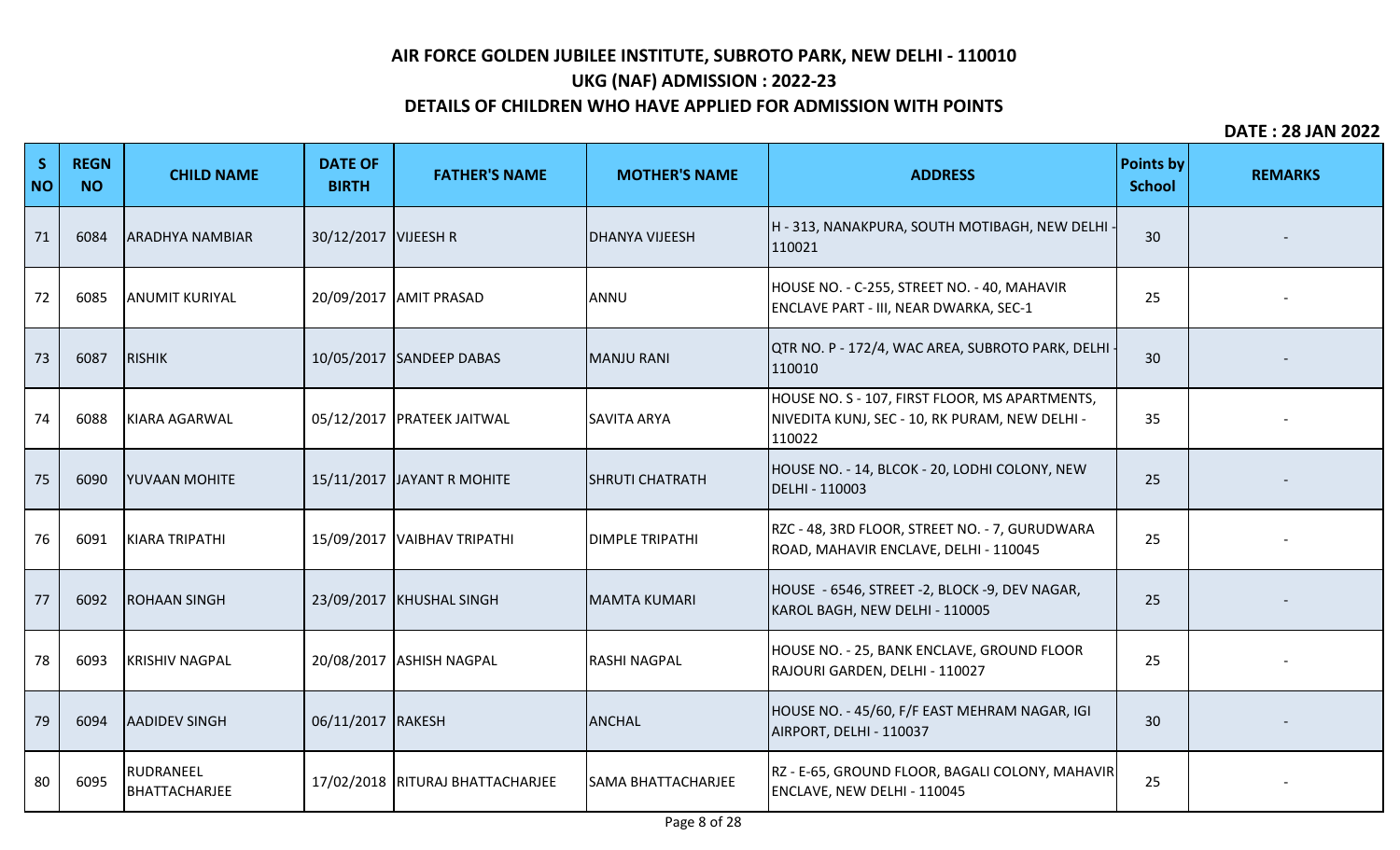# **UKG (NAF) ADMISSION : 2022-23**

## **DETAILS OF CHILDREN WHO HAVE APPLIED FOR ADMISSION WITH POINTS**

| S<br><b>NO</b> | <b>REGN</b><br><b>NO</b> | <b>CHILD NAME</b>            | <b>DATE OF</b><br><b>BIRTH</b> | <b>FATHER'S NAME</b>           | <b>MOTHER'S NAME</b>         | <b>ADDRESS</b>                                                                       | <b>Points by</b><br><b>School</b> | <b>REMARKS</b> |
|----------------|--------------------------|------------------------------|--------------------------------|--------------------------------|------------------------------|--------------------------------------------------------------------------------------|-----------------------------------|----------------|
| 81             | 6097                     | <b>DHYOM TEHNGURIYA</b>      |                                | 12/02/2018 SUNIL KUMAR         | <b>RUCHIKA</b>               | H. NO. - 77, MOTI BAGH, NEAR NANAKPURA,<br>GURUDWARA, NEW DELHI - 110021             | 30                                |                |
| 82             | 6098                     | <b>TAKSH KAPOOR</b>          |                                | 13/01/2018 KAMAL KAPOOR        | <b>DEEPTI KAPOOR</b>         | 7/40, SUBHASH NAGAR, NEW DELHI - 27                                                  | 25                                |                |
| 83             | 6099                     | <b>SHIVINISHIKA VIKAS</b>    |                                | 16/02/2018   VIKASH SREVASTAVA | <b>SHIKHASHREE</b>           | D - 20, PRAGATI VIHAR HOSTEL, LODI ROAD, NEW<br>DELHI - 110003                       | 25                                |                |
| 84             | 6100                     | <b>VIRAN REWALIYA</b>        |                                | 24/09/2017   DEEPAK REWALIYA   | <b>DHARNA SAHAY</b>          | FLAT NO. - 17, PLOT NO. - 5, SHABAD CGHS, DWARKA<br>SEC - 13, NEW DELHI - 110078     | $\mathbf 0$                       |                |
| 85             | 6101                     | <b>RANVEER SINGH DHANJAL</b> |                                | 24/05/2017 AVTAR SINGH DHANJAL | <b>GURPREET KAUR DHANJAL</b> | FA - 316, MANSAROVER GARDEN, NEW DELHI -110015                                       | 25                                |                |
| 86             | 6102                     | <b>ANGAD MATHUR</b>          |                                | 16/12/2017 ROHIT METHUR        | <b>DIMPLE MATHUR</b>         | F-64, MANSAROVAR GARDEN, NEW DELHI - 110015                                          | 25                                |                |
| 87             | 6103                     | <b>YASHMEET SINGH</b>        | 09/08/2017 PARVEEN             |                                | <b>MANISHA TEWARI</b>        | J - 170, TOP FLOOR, GALI NO. - 7, PURAN NAGAR,<br>PALAM COLONY, NEW DELHI - 110045   | 25                                |                |
| 88             | 6105                     | <b>SHASHWAT KUMAR</b>        |                                | 23/02/2018 MUKESH KUMAR        | <b>NISHA KASHYAP</b>         | A - 10/149, AIR INDIA HOUSING COLONY, VASANT<br>VIHAR - I, SOUTH WEST DELHI - 110057 | 30                                |                |
| 89             | 6107                     | MISHKA SINGH                 |                                | 18/05/2017 BHOJ RAJ SINGH      | <b>KARISHMA CHAUHAN</b>      | B - 97, POCKEET - A, INA COLONY, NEW DELHI -<br>110023                               | 30                                |                |
| 90             | 6110                     | <b>BHIMANSHI ARORA</b>       |                                | 19/12/2017 UMANG ARORA         | <b>SULEKHA</b>               | RZ - 55, INDRA PARK, EXT PART - I, UTTAM NAGAR,<br>NEW DEHI - 110059                 | 20                                |                |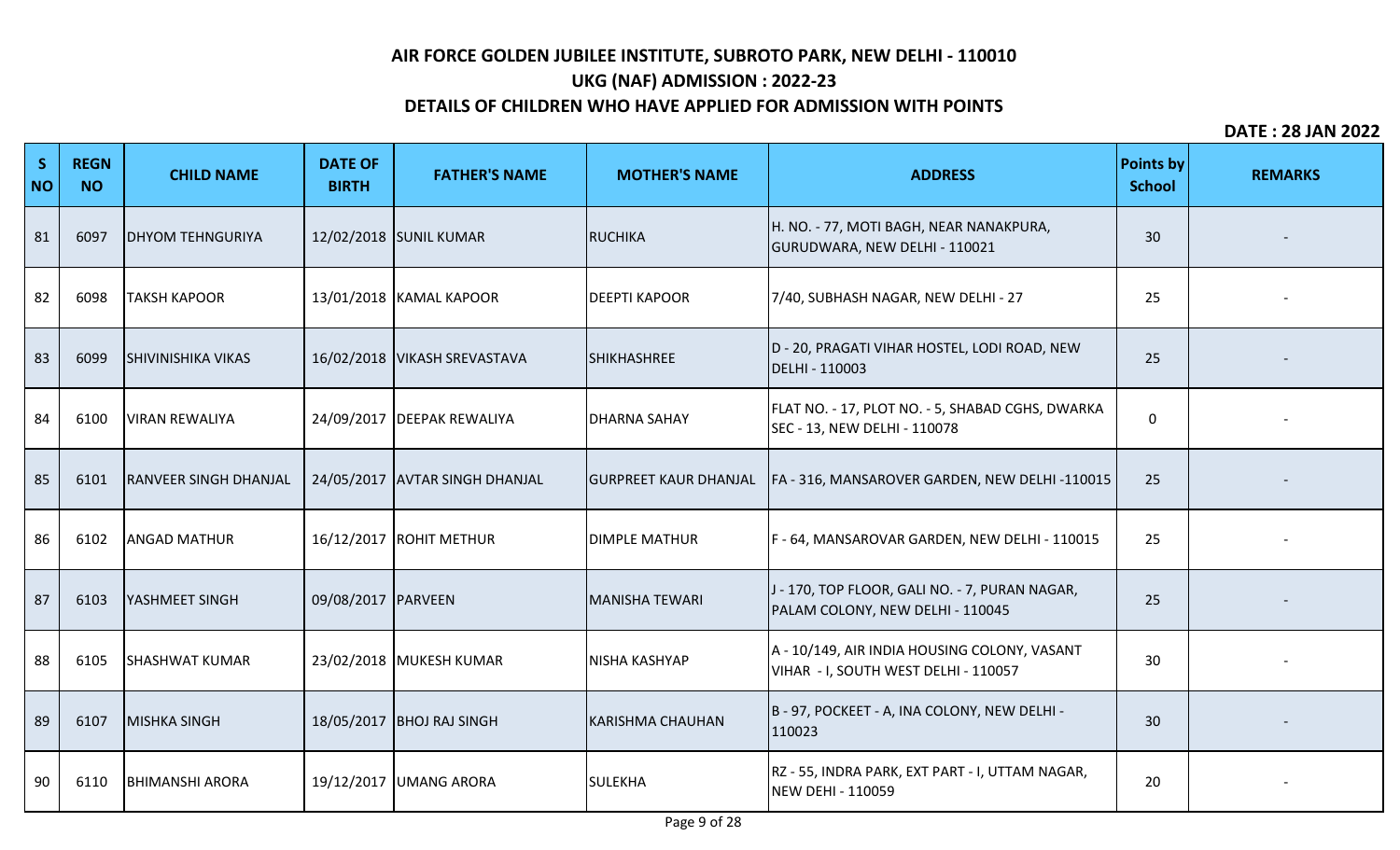# **UKG (NAF) ADMISSION : 2022-23**

### **DETAILS OF CHILDREN WHO HAVE APPLIED FOR ADMISSION WITH POINTS**

| S<br><b>NO</b> | <b>REGN</b><br><b>NO</b> | <b>CHILD NAME</b>      | <b>DATE OF</b><br><b>BIRTH</b> | <b>FATHER'S NAME</b>         | <b>MOTHER'S NAME</b>         | <b>ADDRESS</b>                                                                   | <b>Points by</b><br><b>School</b> | <b>REMARKS</b> |
|----------------|--------------------------|------------------------|--------------------------------|------------------------------|------------------------------|----------------------------------------------------------------------------------|-----------------------------------|----------------|
| 91             | 6111                     | <b>DEVANG GOYAL</b>    |                                | 28/11/2017 LOKESH GOYAL      | <b>SHALINI GUPTA</b>         | C-10, 2ND FLOOR, RAMA PARK, NEAR DWARKA,<br>UTTAM NAGAR, DELHI - 110059          | 20                                |                |
| 92             | 6113                     | NIVRITTI BHATIA        |                                | 27/09/2017 TANUJ BHATIA      | <b>DIVYA SARKAR</b>          | WZ - 43/ E-18, MOKHERJEE PART, TILAK NAGAR, NEW<br>DELHI - 110018                | 25                                |                |
| 93             | 6114                     | <b>GAURANSH TIWARI</b> |                                | 11/04/2018   PRASHANT TIWARI | <b>PRATIBHA SHARMA</b>       | D - 1/20, HAUZ KHAS, NEW DELHI - 110016                                          | 35                                |                |
| 94             | 6115                     | <b>JIYANSH SAPRA</b>   |                                | 27/10/2017 RITESH SAPRA      | <b>PRIYANKA SAPRA</b>        | RZ-F-139, F/F, B/5, ST NO. - 38, SADH NAGAR, PALAM<br>COLONY, NEW DELHI - 110045 | 25                                |                |
| 95             | 6116                     | LAISHA                 |                                | 22/02/2018   MANISH YADAV    | KALPANA YADAV                | H. NO. - 458, AF RAJOKARI SOUTH WEST, DELHI -<br>110038                          | 30                                |                |
| 96             | 6117                     | <b>SEERAT TANDON</b>   |                                | 07/04/2017 SUMIT TANDON      | <b>SHIVANI SEHDEV TANDON</b> | FLAT NO. - 366, POCKET B-5, SEC - 11, ROHINI NEW<br>DELHI - 110085               | 5                                 |                |
| 97             | 6118                     | <b>VIYA AGGARWAL</b>   |                                | 27/10/2017 RAJ AGGARWAL      | <b>RISHA AGGARWAL</b>        | IC/83, NAMDHARI COLONY, RAMESH NAGAR, NEW<br>DELHI                               | 25                                |                |
| 98             | 6119                     | <b>ADVIK GUPTA</b>     |                                | 17/07/2017 AVINASH GUPTA     | MEGHA                        | 6/18B, TILAK NAGAR, NEW DELHI - 110018                                           | 25                                |                |
| 99             | 6120                     | <b>KARAMJEET SINGH</b> |                                | 18/06/2017 RANDHIR SINGH     | <b>KARTAR KAUR</b>           | D-12B, SARASWATI GARDEN, NEAR RAMESH NAGAR,<br>KIRTI NAGAR, NEW DELHI - 110015   | 20                                |                |
| 100            | 6121                     | <b>AVREEN SINGH</b>    | 11/08/2017 ABHIJEET            |                              | <b>RUCHI KHANNA</b>          | 1/51, SADAR BAZAR DELHI CANTT, NEW DELHI -<br>110010                             | 30                                |                |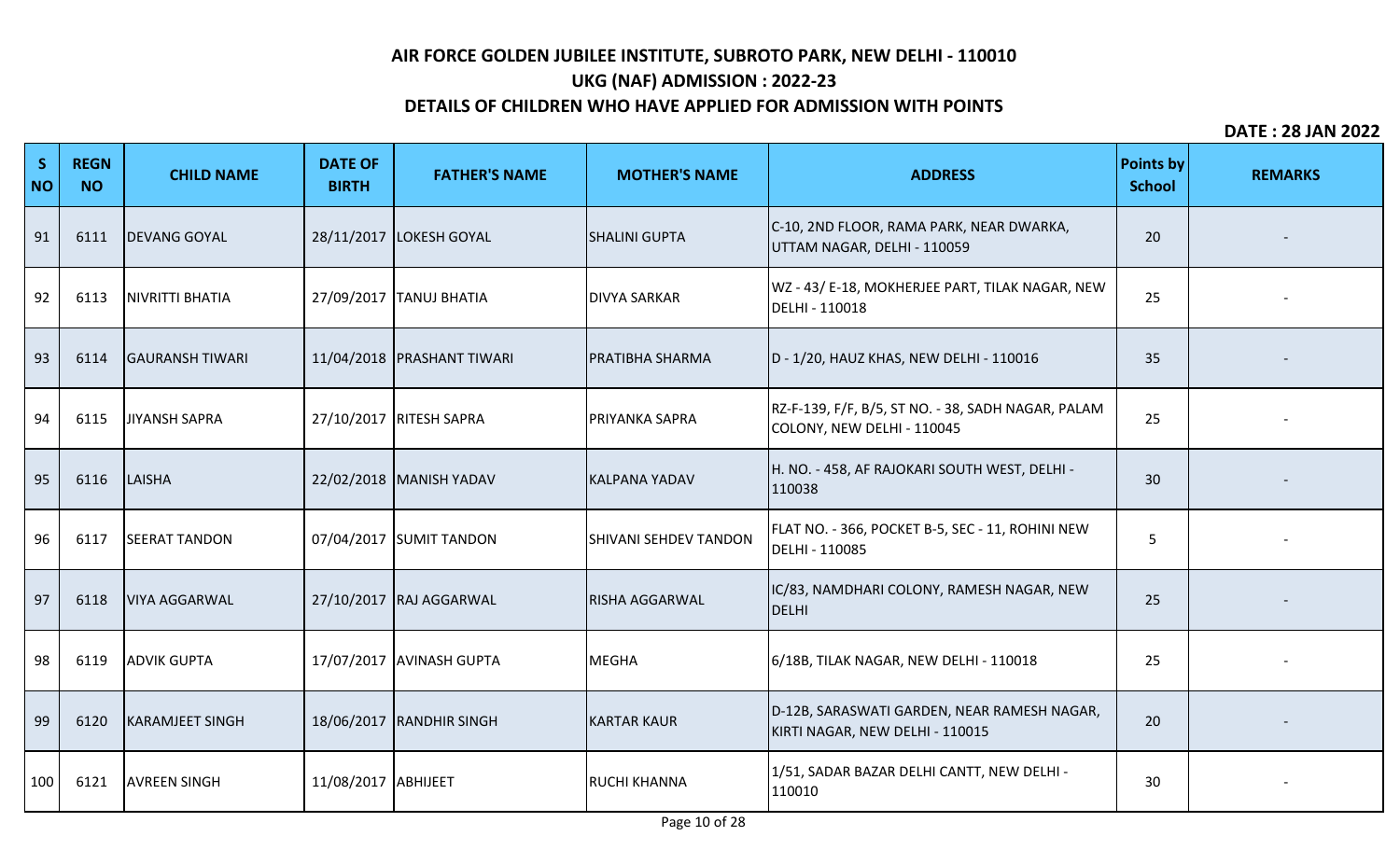# **UKG (NAF) ADMISSION : 2022-23**

## **DETAILS OF CHILDREN WHO HAVE APPLIED FOR ADMISSION WITH POINTS**

| S<br><b>NO</b> | <b>REGN</b><br><b>NO</b> | <b>CHILD NAME</b>        | <b>DATE OF</b><br><b>BIRTH</b> | <b>FATHER'S NAME</b>            | <b>MOTHER'S NAME</b>   | <b>ADDRESS</b>                                                                                                     | <b>Points by</b><br><b>School</b> | <b>REMARKS</b> |
|----------------|--------------------------|--------------------------|--------------------------------|---------------------------------|------------------------|--------------------------------------------------------------------------------------------------------------------|-----------------------------------|----------------|
| 101            | 6122                     | SHARANYA                 |                                | 17/08/2017   UGALE KESHAV KISAN | PALLAVI                | C - 402, PRAGATI VIHAR, HOSTEL, LODHI ROAD, NEW<br>DELHI - 110003                                                  | 25                                |                |
| 102            | 6123                     | LAVYANSH SEHRAWAT        | 04/11/2017 MANISH              |                                 | SHALINI                | 8/247, MEHRAM NAGAR, DELHI CANTT - 110010                                                                          | 30                                |                |
| 103            | 6124                     | <b>ARYAN SAHAY</b>       |                                | 18/11/2017 ABHISHEK SAHAY       | <b>SALONI SUMAN</b>    | GOVT GUEST HOUSE, KG MARG, NEW DELHI LIKELY OT<br><b>GET GOVT ACCOUMODATION NBCC EAST</b><br>KIDWAINAGAR NEW DELHI | $\mathbf{0}$                      |                |
| 104            | 6126                     | <b>AKARSH JEEDIGUNTA</b> |                                | 02/02/2018 RAJESH JEEDIGUNTA    | SUBHALAXMI JEEDIGUNTA  | HOUSE NO. - WZ - 112 (F), LAJWANIT GARDEN GALI<br>NO. - 8, NEW DELHI - 110046                                      | 50                                |                |
| 105            | 6127                     | <b>AADVIK DAS</b>        |                                | 17/05/2017 PANKAJ KUMAR         | SAVITA                 | 2/5, RAILWAY QUARTER, NEAR KHANNA MARKET,<br>LODHI COLONY, NEW DELHI - 110003                                      | 25                                |                |
| 106            | 6128                     | <b>SARAS CHOHAN</b>      |                                | 06/04/2017 AKASH KUMAR CHOHAN   | <b>JENNIFER CHOHAN</b> | 24, AMRITA SHERGIL MARG, LODHI ROAD, NEW DELHI<br>110003                                                           | 25                                |                |
| 107            | 6129                     | <b>ANAHITA SEHGAL</b>    |                                | 15/05/2017 ABHSHEK SEHGAL       | <b>PARUL MAHENDRU</b>  | 13 UDYOG VIHAR, SEC - 18, GURUGRAM                                                                                 | 30                                |                |
| 108            | 6130                     | <b>AASHI JAIN</b>        |                                | 01/08/2017   VIJAY PRAKASH JAIN | <b>SHWETA JAIN</b>     | K - 142, CIVIL ZONE, SUBROTO PARK, DELHI - 110010                                                                  | 30                                |                |
| 109            | 6131                     | <b>TAAHINEE BAKSHI</b>   |                                | 21/10/2017 ROHIT BAKSHI         | <b>DIMPLE BASHI</b>    | C - 174, IIIRD FLOOR, HARI NAGAR, NEW DELHI -<br>110064                                                            | 30                                |                |
| 110            | 6132                     | <b>TAAPSEE BAKSHI</b>    |                                | 21/10/2017 ROHIT BAKSHI         | <b>DIMPLE BAKSHI</b>   | C - 174, Illrd FLOOR, HARI NAGAR, NEW DELHI -<br>110064                                                            | 30                                |                |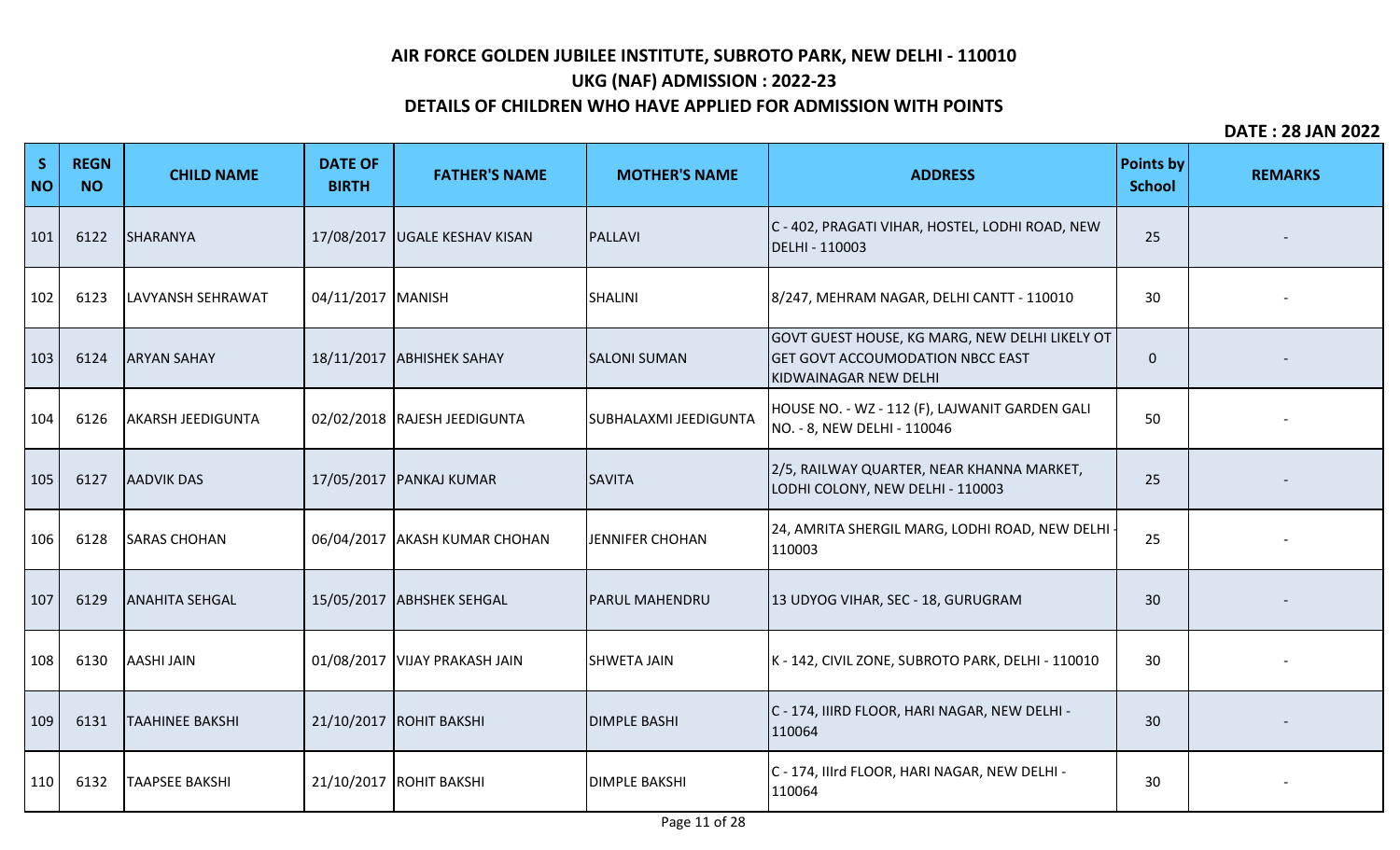# **UKG (NAF) ADMISSION : 2022-23**

## **DETAILS OF CHILDREN WHO HAVE APPLIED FOR ADMISSION WITH POINTS**

| S<br><b>NO</b> | <b>REGN</b><br><b>NO</b> | <b>CHILD NAME</b>         | <b>DATE OF</b><br><b>BIRTH</b> | <b>FATHER'S NAME</b>       | <b>MOTHER'S NAME</b> | <b>ADDRESS</b>                                                                       | <b>Points by</b><br><b>School</b> | <b>REMARKS</b>                                   |
|----------------|--------------------------|---------------------------|--------------------------------|----------------------------|----------------------|--------------------------------------------------------------------------------------|-----------------------------------|--------------------------------------------------|
| 111            | 6133                     | <b>SHIVANSH CHOUDHARY</b> |                                | 14/10/2017 SANDEEP KUMAR   | <b>SHILPA</b>        | RZ - 0J/4, GALI NO. - 04, EAST INDRA PARK, PALAM<br>COLONY, NEW DELHI - 110045       | 25                                |                                                  |
| 112            | 6134                     | <b>NAVYA RUSTAGI</b>      |                                | 22/02/2018 ANOOP RUSTAGI   | <b>KRITI GOYAL</b>   | RZ - 1109, STREET NO. - 5/6, MAIN SAGARPUR, NEW<br>DLEHI - 110046                    | 35                                |                                                  |
| 113            | 6135                     | <b>AGASTYA GUPTA</b>      | 18/04/2018 AMIT SONI           |                            | <b>DEEPTI RANJAN</b> | 11/9, RAILWAY QUARTERS CHANAKYAPURI                                                  | 30                                |                                                  |
| 114            | 6136                     | AADYA GUPTA               | 18/04/2018 AMIT SONI           |                            | <b>DEEPTI RANJAN</b> | 11-9, RAILWAY QUARTERS CHANAKYAPURI, NEW<br>DELHI - 110021                           | 30                                |                                                  |
| 115            | 6137                     | MAANVIKA BHATT            |                                | 12/03/2017   KAILASH BHATT | <b>SWETA BHATT</b>   | A - 33, SECOND, FLOOR, IGNOU, ROAD SAKET,<br>PARAYAWARAN COMPLEX, NEW DELHI - 110030 | 20                                |                                                  |
| 116            | 6138                     | <b>SASMIT MADNANI</b>     |                                | 18/10/2017 MUKESH MADNANI  | <b>POOJA MADNANI</b> | 14/138 IIIRD FLOOR, SUBHASH NAGAR, NEW DELHI -<br>110027                             | 25                                |                                                  |
| 117            | 6139                     | NIYANSH GARG              |                                | 08/03/2018 ANKIT GARG      | <b>RESHU GARG</b>    | A - 72, 3RD FLOOR, INDER PURI                                                        | 25                                |                                                  |
| 118            | 6140                     | BHAVYA                    | 25/10/2017 RAJIV               |                            | <b>BABITA</b>        | T - 233, JHARERA VILLAGE, DELHI CANTT - 10                                           | 30                                |                                                  |
| 119            | 6141                     | ANISHKA                   |                                | 27/06/2017 AMIT KUMAR      | <b>MONIKA RANI</b>   | WZ - 51, DASGHARA, NEW DELHI - 110012                                                | $\pmb{0}$                         | <b>BIRTH CERTIFICATE NOT</b><br><b>SUBMITTED</b> |
| 120            | 6142                     | MAANAS GAJMOTI            |                                | 04/10/2017 RAHUL GAJMOTI   | <b>HEMLATA</b>       | D - 30, DDA FLATS NEW RANJEET NAGAR, NEW DELHI -<br>110008                           | 20                                |                                                  |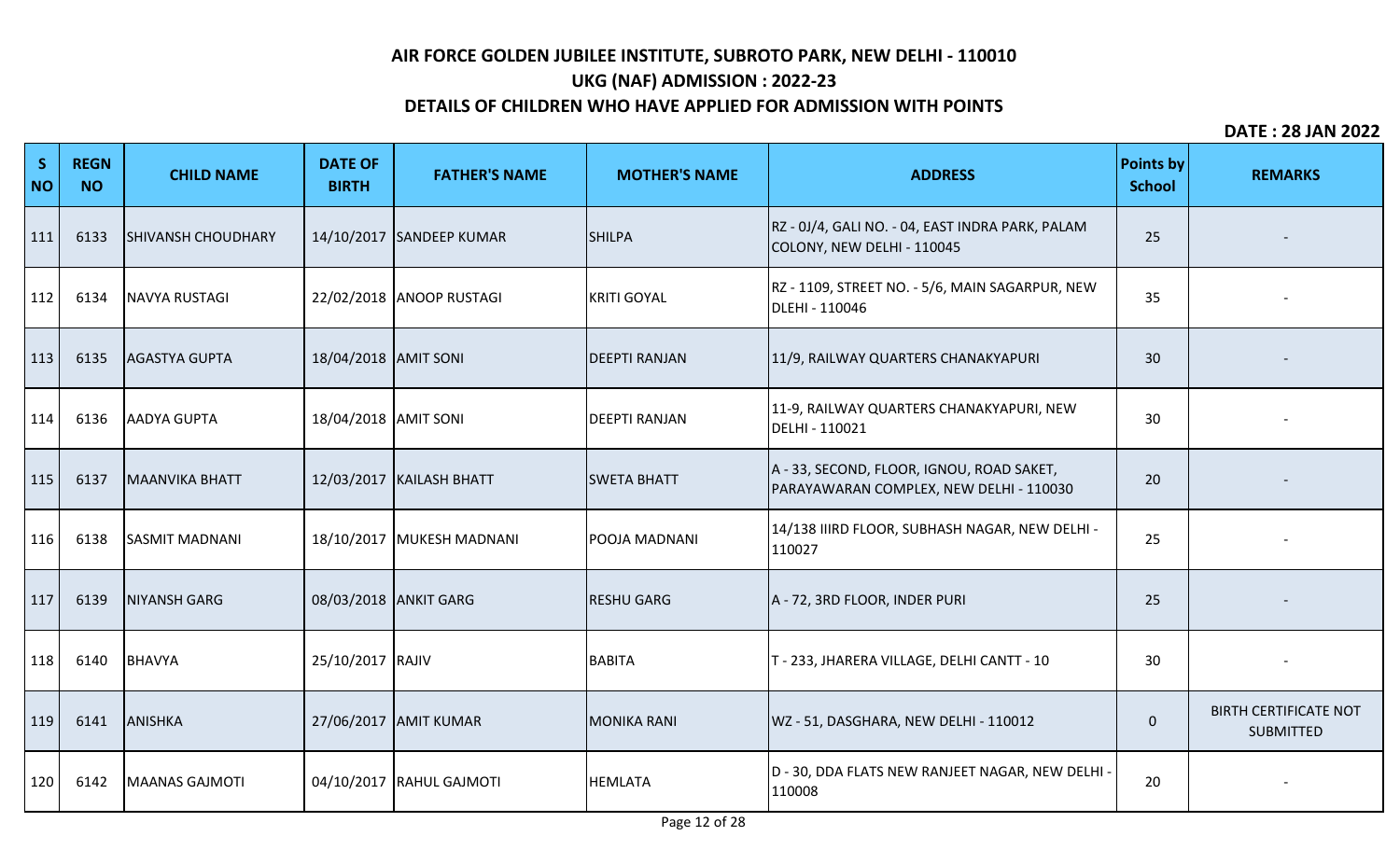# **UKG (NAF) ADMISSION : 2022-23**

## **DETAILS OF CHILDREN WHO HAVE APPLIED FOR ADMISSION WITH POINTS**

| S<br><b>NO</b> | <b>REGN</b><br><b>NO</b> | <b>CHILD NAME</b>                 | <b>DATE OF</b><br><b>BIRTH</b> | <b>FATHER'S NAME</b>              | <b>MOTHER'S NAME</b> | <b>ADDRESS</b>                                                                             | <b>Points by</b><br><b>School</b> | <b>REMARKS</b>               |
|----------------|--------------------------|-----------------------------------|--------------------------------|-----------------------------------|----------------------|--------------------------------------------------------------------------------------------|-----------------------------------|------------------------------|
| 121            | 6143                     | MOHD AREEB                        |                                | 13/12/2017 MOHD AZHAR             | <b>ASIYA</b>         | H. NO. - 7598, KATRA KHUDA BAKHSH QURESH<br>NAGAR, DELHI SADAR BAZAR, NORTH DELHI - 110006 | $\Omega$                          |                              |
| 122            | 6144                     | <b>SAANVI DUA</b>                 | 02/10/2017   VIPUL DUA         |                                   | <b>SHRUTI DUA</b>    | HOUSE NO. - 59, FIRST FLOOR, SATYA NIKETAN, DELHI ·<br>110021                              | 35                                |                              |
| 123            | 6145                     | <b>SHABAD TAHEEM</b>              |                                | 30/09/2017   MRINAL TAHEEM        | <b>MONIKA TAHEEM</b> | 3198, FF GALI DISPENSARY WALI, MOHALLA -<br>SANATARGASHAN, PAHARGANJ, NEW DELHI - 110055   | 20                                |                              |
| 124            | 6146                     | <b>ALISTAIR NEIL MASSEY</b>       |                                | 27/04/2017 NAVIN MESSEY           | <b>RUCHIKA VEDI</b>  | G - 26, SECOND FLOOR, LAJPAT NAGAR - I, NEW DELHI<br>110024                                | 20                                |                              |
| 125            | 6147                     | <b>PALVIT GOYAL</b>               |                                | 18/10/2017   YOGESH GOYAL         | <b>NISHA PANCHAL</b> | D - 419, GOPAL PURI, DELHI - 110094                                                        | $\Omega$                          |                              |
| 126            | 6148                     | <b>RABJYOT SINGH</b><br>SABHARWAL | 03/01/2018                     | <b>GURMEET SINGH</b><br>SABHARWAL | <b>MANMEET KAUR</b>  | M - 40/40, MOTI BAGH - I, NEW DELHI - 110021                                               | 30                                |                              |
| 127            | 6149                     | <b>GURNOOR KAUR</b><br>SABHARWAL  | 03/01/2018                     | <b>GURMEET SINGH</b><br>SABHARWAL | MANMEET KAUR         | M - 40/40, MOTI BAGH - I, NEW DELHI - 110021                                               | 30                                |                              |
| 128            | 6150                     | <b>AVYAAN RANJAN BISWAS</b>       |                                | 09/11/2017 NIHAR RANJAN BISWAS    | MOUMITA GHOSH        | QTR NO. - 952, CPWD ALLOTMENT, NEAR CGHS<br>DISPENSARY, SEC - 12, RK PURAM - 110022        | $\mathbf 0$                       | <b>INVALID ADDRESS PROOF</b> |
| 129            | 6151                     | <b>PRATEEK KUMAR</b>              |                                | 25/08/2017   PRASHANT KUMAR       | <b>HEMPUSHPA</b>     | HOUSE NO. - 428, SEC - 5, RK PURAM, NEW DELHI -<br>110022                                  | 30                                |                              |
| 130            | 6152                     | <b>VAIBHAV KATHRIYA</b>           | 29/01/2018 AVADHESH            |                                   | <b>RANJNA SINGH</b>  | C/O AVADESH, 399, TYPE - I, VTC - RK PURAM, SEC -<br>05, RK PURAM NEW DELHI - 110022       | 30                                |                              |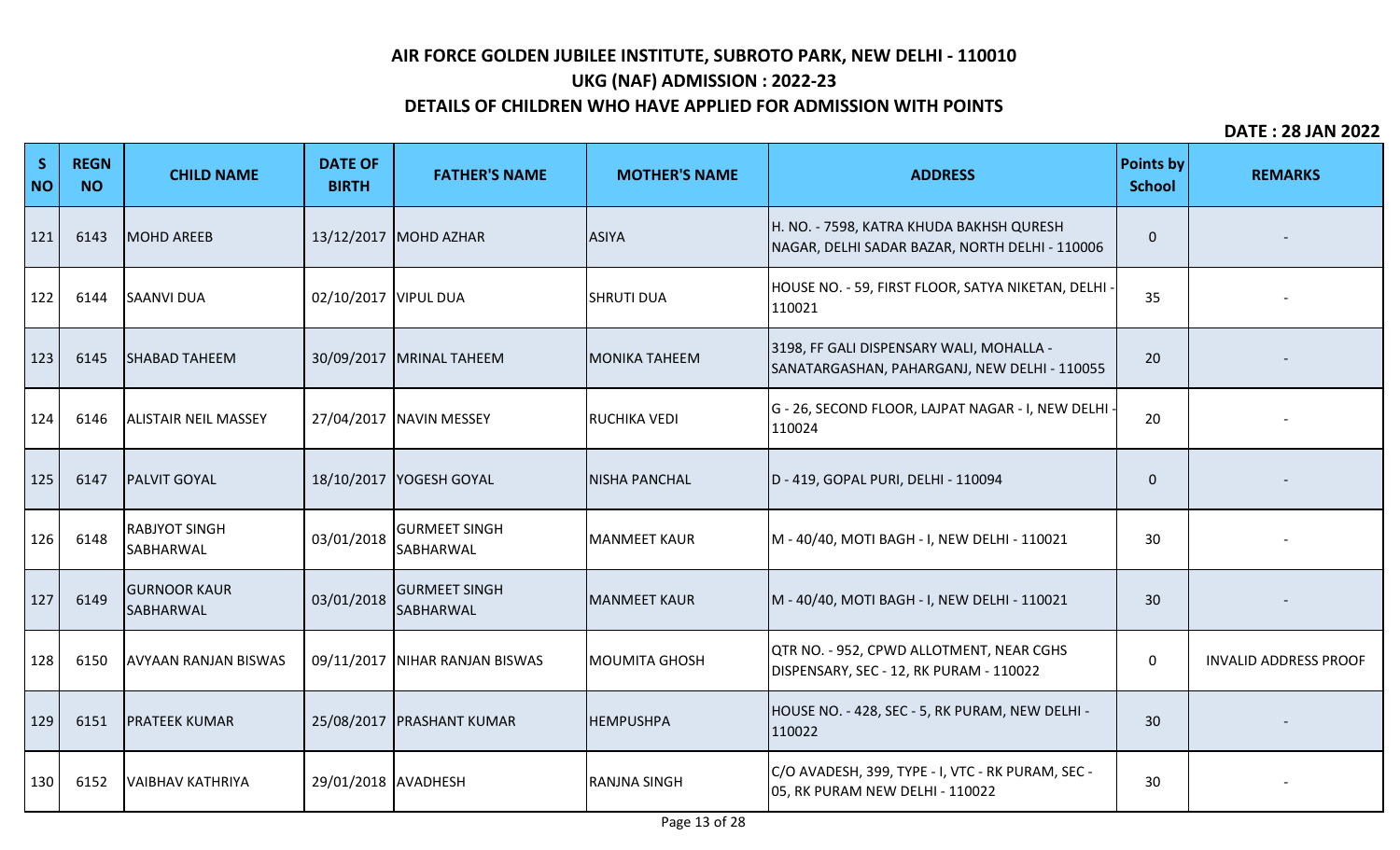# **UKG (NAF) ADMISSION : 2022-23**

## **DETAILS OF CHILDREN WHO HAVE APPLIED FOR ADMISSION WITH POINTS**

| S<br><b>NO</b> | <b>REGN</b><br><b>NO</b> | <b>CHILD NAME</b>           | <b>DATE OF</b><br><b>BIRTH</b> | <b>FATHER'S NAME</b>                | <b>MOTHER'S NAME</b>   | <b>ADDRESS</b>                                                                                                    | <b>Points by</b><br><b>School</b> | <b>REMARKS</b> |
|----------------|--------------------------|-----------------------------|--------------------------------|-------------------------------------|------------------------|-------------------------------------------------------------------------------------------------------------------|-----------------------------------|----------------|
| 131            | 6153                     | <b>ADVIKA VAISHNAV</b>      |                                | 29/04/2018   PARDEEP KUMAR VAISHNAV | <b>SHAKTI SHARMA</b>   | RZB 72, SECOND FLOOR, GALI NO. - 4, GURUDWARA<br>ROAD, MAHAVIR ENCLAVE, DELHI - 110045                            | 25                                |                |
| 132            | 6154                     | <b>DITYA KALRA</b>          |                                | 28/11/2017 MUKESH KALRA             | <b>RASHMI</b>          | H - 38, POCKET - A, INA COLONY, NEW DELHI                                                                         | 25                                |                |
| 133            | 6155                     | <b>REYANSH KASHYAP</b>      |                                | 02/06/2017   VINEET JOSHI           | <b>GUNJAN SHARMA</b>   | C -411/52B, FIRST FLOOR, JANAKPURI, NEW DELHI -<br>110058                                                         | 25                                |                |
| 134            | 6156                     | <b>SUSHANT TOKAS</b>        |                                | 16/02/2018 DEEPAK TOKAS             | <b>REKHA</b>           | H. NO. - 173, MUNIRKA VILLAGE, OPP MOTIWALA<br>CHAUPAL, INU VASANT VIHAR, SOUTH WEST DELHI,<br>NEW DELHI - 110067 | 30                                |                |
| 135            | 6157                     | <b>VIRAJ SINGH MALIK</b>    | 31/01/2018 ANUJ                |                                     | <b>MANU ARYA MALIK</b> | A-373, MOTI BAGH - I, NEW DELHI - 110021                                                                          | 30                                |                |
| 136            | 6158                     | <b>GAURSHI KHOKHRA</b>      |                                | 21/04/2017 AMIT KUMAR KHOKHRA       | <b>GANGA</b>           | D - 501, DIZ AREA, SEC - D, MANDI MARG, NEW DELHI ·<br>110001                                                     | 30                                |                |
| 137            | 6159                     | <b>ASHISH KR SAH</b>        |                                | 02/05/2017 SURESH SAH               | <b>GEETA RANI</b>      | RZ - 123/254, WEST SAGARPUR, NEAR MASJID<br>JAGDAMBA VIEW, GALI NO. - 1, NEW DELHI - 110046                       | 25                                |                |
| 138            | 6160                     | <b>PRAJWAL SHARMA</b>       |                                | 28/07/2017   KULBHUSHAN SHARMA      | <b>HEMLATA</b>         | WZ - 64, TODAPUR, NEAR, IARI, NEW DELHI - 110012                                                                  | 25                                |                |
| 139            | 6163                     | <b>KEEYAAN SINGH THAKUR</b> |                                | 10/05/2017   DINESH THAKUR          | <b>PUNEET BHADARI</b>  | 378. SAINIK VIHAR, NEAR RANI BAGH, DELHI - 110034                                                                 | $\mathbf{0}$                      |                |
| 140            | 6164                     | <b>DHIYARAH KHULLAR</b>     |                                | 14/10/2017 ABHISHEK KHULLAR         | <b>LITIKA KHULLAR</b>  | F - 184, 1ST FLOOR, MANSAROVAR GARDEN, NEW<br>DELHI - 110015                                                      | 30                                |                |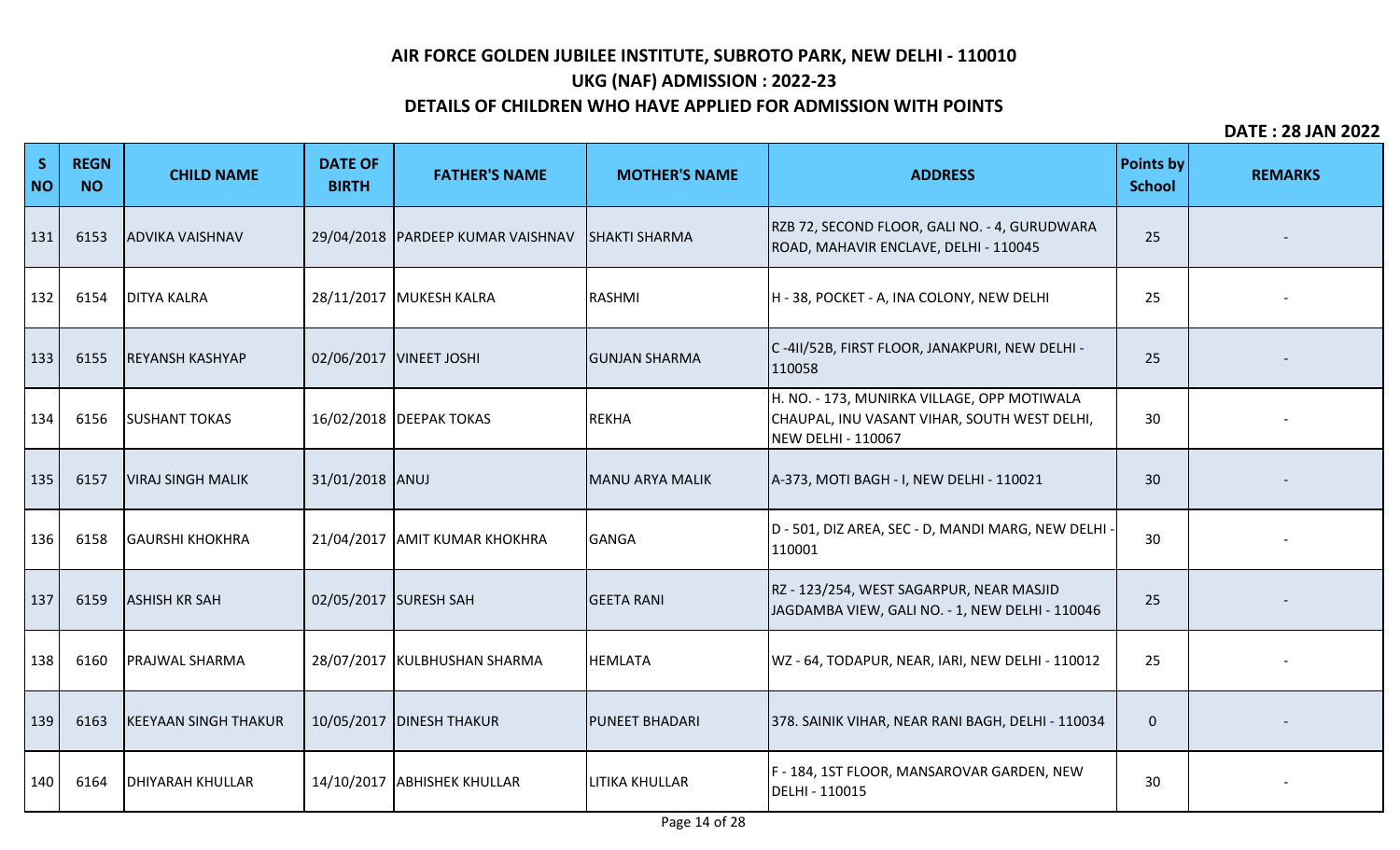# **UKG (NAF) ADMISSION : 2022-23**

## **DETAILS OF CHILDREN WHO HAVE APPLIED FOR ADMISSION WITH POINTS**

| S<br><b>NO</b> | <b>REGN</b><br><b>NO</b> | <b>CHILD NAME</b>          | <b>DATE OF</b><br><b>BIRTH</b> | <b>FATHER'S NAME</b>                     | <b>MOTHER'S NAME</b>   | <b>ADDRESS</b>                                                                              | <b>Points by</b><br><b>School</b> | <b>REMARKS</b> |
|----------------|--------------------------|----------------------------|--------------------------------|------------------------------------------|------------------------|---------------------------------------------------------------------------------------------|-----------------------------------|----------------|
| 141            | 6165                     | <b>ISTANZIN DISKIT</b>     |                                | 05/10/2017 AMIT DOGRA                    | <b>SONAM YANGDOL</b>   | FLAT NO. - 004, TOWER - S4, SARASWATI APARTMENT<br>D6, VASANT KUNJ, DELHI - 110070          | 25                                |                |
| 142            | 6166                     | <b>VIKUNTH PUNCHARIYA</b>  |                                | 16/08/2017 SANJAY KUMAR                  | <b>KUSUM LATA</b>      | C/O ARUN KUMAR, WZ - 147, GALI NO. - 3, RAJ NAGAR<br>- II, PALAM COLONY, NEW DELHI - 110077 | $\mathbf 0$                       |                |
| 143            | 6167                     | <b>SHIVANSH CHAUHAN</b>    |                                | 28/08/2017 ASHWANI KUMAR                 | <b>PAVITA DEVI</b>     | MPT - 543, P & T COLONY, SAROJINI NAGAR, NEW<br>DELHI - 110023                              | 25                                |                |
| 144            | 6168                     | <b>AADVIK RAJ</b>          |                                | 05/09/2017 OM PRAKASH                    | <b>PUSHPA</b>          | KHASRA NO. - 404, BLOCK - A, ROAD NO.-2,<br>MAHIPALPUR EXTN, NEW DELHI - 110037             | 0                                 |                |
| 145            | 6169                     | KIARA MAKKAR               |                                | 02/01/2018 NITIN MAKKAR                  | YASHIKA MAKKAR         | FC - 62, SHIVAJI ENCLAVE, NEW DELHI - 110027                                                | 25                                |                |
| 146            | 6171                     | MANRAJ SINGH               |                                | 17/10/2017 DIDAR SINGH                   | <b>SIMRANDEEP KAUR</b> | J 7/11, UPPER GROUND FLOOR, RAJOURI GARDEN,<br><b>NEW DELHI - 110027</b>                    | 45                                |                |
| 147            | 6172                     | MANHAR DEEP SINGH<br>BAMMI | 18/04/2018                     | <b>MANKAN DEEP SINGH</b><br><b>BAMMI</b> | <b>HARJINDER KAUR</b>  | WZ - 23IA, SECOND FLOOR, GALI NO. 1, VIRENDER<br>NAGAR, NEW DELHI - 110058                  | 25                                |                |
| 148            | 6173                     | <b>DIVIZA</b>              | 14/10/2017                     |                                          | <b>GUNJAN PANA</b>     | C - 4C - 314, 2ND FLOOR, JANAKPURI, C-4, WEST DELHI<br>$-110058$                            | 25                                |                |
| 149            | 6174                     | <b>SARANSH KUMAR</b>       |                                | 05/02/2018 SUNIL KUMAR                   | <b>SHIKHA</b>          | H. NO. - 390, LODHI ROAD, COMPLEX, NEW DELHI -<br>110003                                    | 25                                |                |
| 150            | 6175                     | <b>KAVYANSH HANOT</b>      |                                | 29/01/2018 RAMAN HANOT                   | <b>CHANCHAL</b>        | 21/4, PANT NAGAR, JANGPURA, NEW DELHI - 110014                                              | 20                                |                |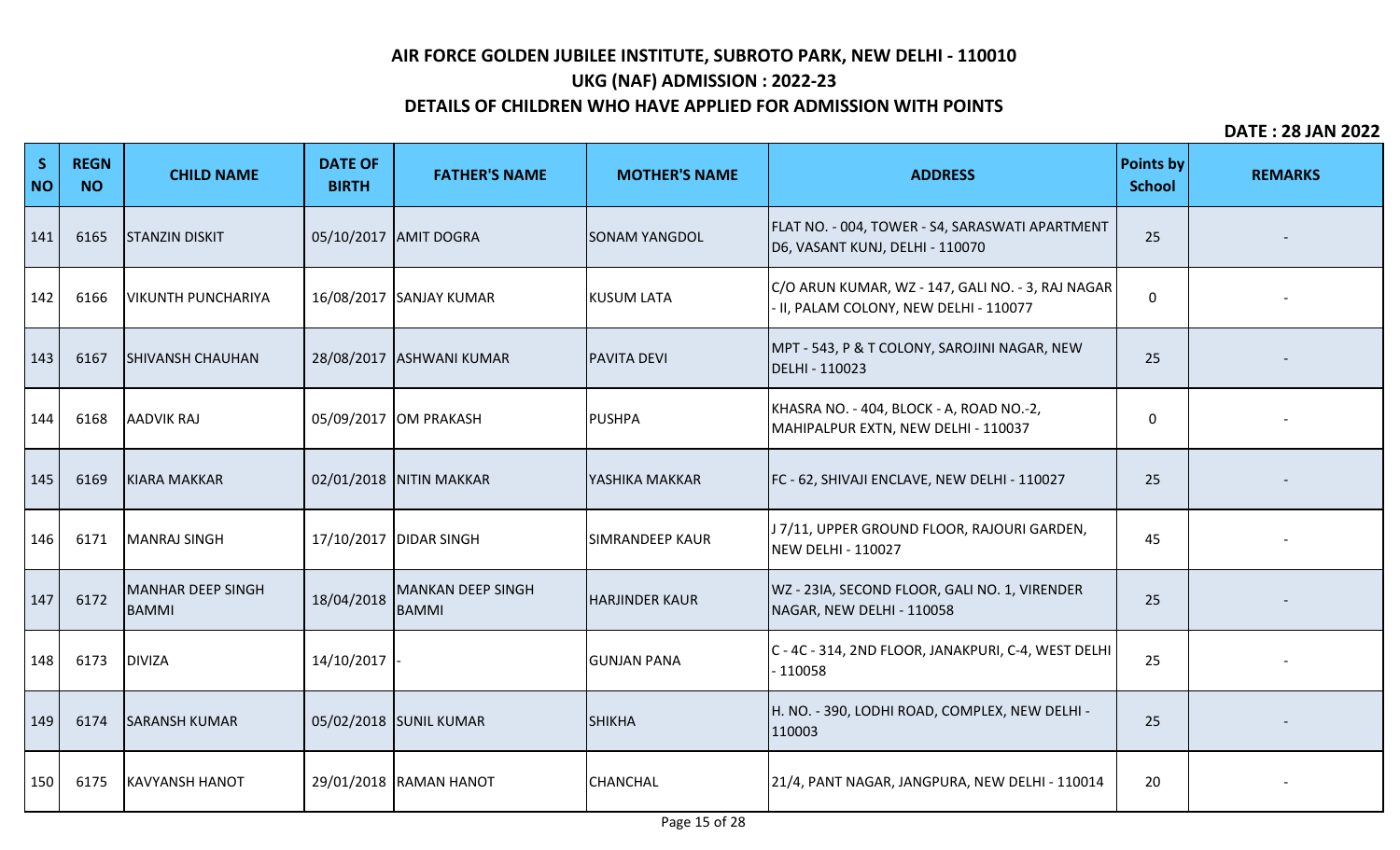# **UKG (NAF) ADMISSION : 2022-23**

## **DETAILS OF CHILDREN WHO HAVE APPLIED FOR ADMISSION WITH POINTS**

| $\mathsf{S}$<br><b>NO</b> | <b>REGN</b><br><b>NO</b> | <b>CHILD NAME</b>          | <b>DATE OF</b><br><b>BIRTH</b> | <b>FATHER'S NAME</b>             | <b>MOTHER'S NAME</b> | <b>ADDRESS</b>                                                                          | <b>Points by</b><br><b>School</b> | <b>REMARKS</b> |
|---------------------------|--------------------------|----------------------------|--------------------------------|----------------------------------|----------------------|-----------------------------------------------------------------------------------------|-----------------------------------|----------------|
| 151                       | 6176                     | <b>GAURI SHIVI</b>         |                                | 02/06/2017   PRABHAKAR KUMAR     | <b>SONI KUMARI</b>   | B - 301, SAI KUNJ APART, GALI NO. - 12, KAPASHERA,<br><b>NEW DELHI - 110037</b>         | 25                                |                |
| 152                       | 6177                     | <b>AAVYA SHIVI</b>         |                                | 12/11/2017   DIWAKAR KUMAR       | <b>SIMPEE KUMARI</b> | B - 301, SAIKUNJ APPARTMENT, GALI NO. - 12,<br>KAPASHERA, NEW DELHI - 110037            | 25                                |                |
| 153                       | 6178                     | YASHVI BEHRAVI             |                                | 08/02/2018 ANKIT BEHRANI         | <b>REKHA BEHRANI</b> | 2/48, ROOP NAGAR, DELHI - 110007                                                        | 5                                 |                |
| 154                       | 6179                     | <b>JASGUN KAUR</b>         |                                | 15/12/2017 SUKHPREET SINGH       | <b>NAVREET GILL</b>  | 3072/2A/1, STREET NO. - 10, RANJEET NAGAR, NEW<br>DELHI - 110008                        | 30                                |                |
| 155                       | 6181                     | <b>ANAYRA SHARMA</b>       |                                | 21/05/2017 ADITYA KUMAR          | <b>ISHA SHARMA</b>   | 10/9, BACK SIDE, BLOCK NO. - 10, NEHRU NAGAR,<br><b>NEW DELHI - 110065</b>              | 25                                |                |
| 156                       | 6182                     | <b>HAZEL JAIN</b>          |                                | 07/12/2017 SUKANT JAIN           | <b>RICHA SHARMA</b>  | 28/84, WEST PATEL NAGAR, UPPER GOURND FLOOR,<br><b>NEW DELHI</b>                        | 25                                |                |
| 157                       | 6185                     | <b>MAYRA SINGH</b>         |                                | 06/11/2017 RITESH KUMAR SINGH    | <b>PUSHPAM SHREE</b> | RZF - 156, M BLOCK, PALAM COLONY, BAGDDA,<br>ROAJNAGAR - II, SOUTH WEST, DELHI - 110077 | 30                                |                |
| 158                       | 6186                     | <b>GURANSH SINGH ANAND</b> |                                | 07/09/2017   PARMEET SINGH ANAND | JASMEET KAUR ANAND   | E 14/12, THIRD FLOOR, VASANT VIHAR - I, SOUTH<br>WEST DELHI, DELHI - 110057             | 30                                |                |
| 159                       | 6187                     | <b>HARGUN KAUR ANAND</b>   |                                | 07/09/2017   PARMEET SINGH ANAND | JASMEET KAUR ANAND   | E 14/12, THIRD FLOOR, VASANT VIHAR - I, SOUTH<br>WEST DELHI, DELHI - 110057             | 30                                |                |
| 160                       | 6188                     | <b>EKJOT SINGH ANAND</b>   |                                | 07/09/2017   PARMEET SINGH ANAND | JASMEET KAUR ANAND   | E 14/12, THIRD FLOOR, VASANT VIHAR - I, SOUTH<br>WEST DELHI, DELHI - 110057             | 30                                |                |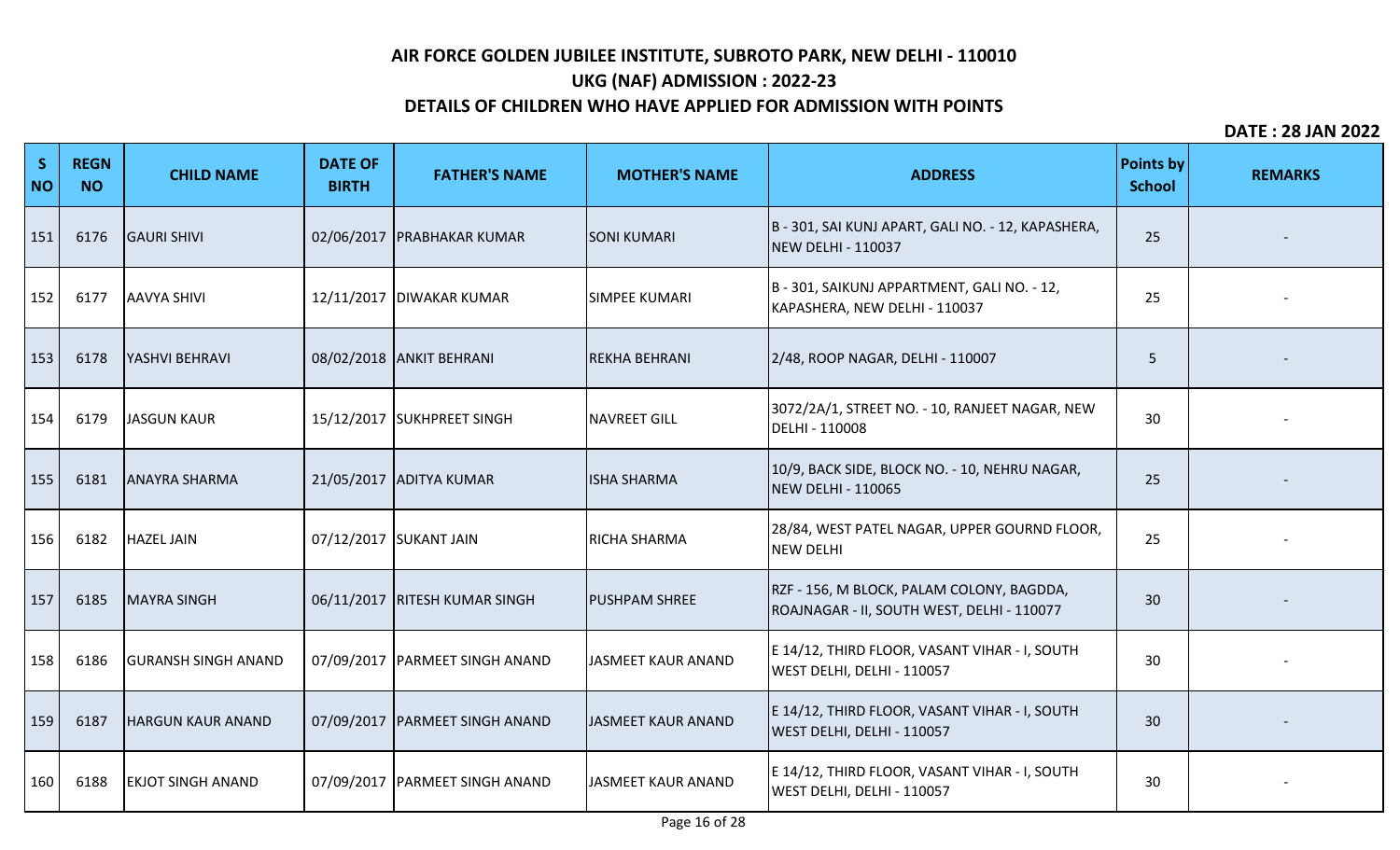# **UKG (NAF) ADMISSION : 2022-23**

## **DETAILS OF CHILDREN WHO HAVE APPLIED FOR ADMISSION WITH POINTS**

| S<br><b>NO</b> | <b>REGN</b><br><b>NO</b> | <b>CHILD NAME</b>         | <b>DATE OF</b><br><b>BIRTH</b> | <b>FATHER'S NAME</b>                       | <b>MOTHER'S NAME</b>  | <b>ADDRESS</b>                                                                                    | Points by<br><b>School</b> | <b>REMARKS</b>  |
|----------------|--------------------------|---------------------------|--------------------------------|--------------------------------------------|-----------------------|---------------------------------------------------------------------------------------------------|----------------------------|-----------------|
| 161            | 6189                     | <b>AHANA CHATTERJEE</b>   |                                | 19/02/2018   PRIYOBRATO CHATTERJEE         | <b>RASHMI MISHRA</b>  | D-135, GROUND FLOOR, ANAND NIKETAN, NEW DELHI<br>$-110021$                                        | 35                         |                 |
| 162            | 6190                     | <b>ALEENA AHMAD</b>       |                                | 28/08/2017 SHAKEEL AHMAD                   | <b>SHABANA AHMAD</b>  | J - 26, 4TH FLOOR BACKSIDE, NEAR MUSTAFA<br>MARKAZ, JAMIA NAGAR OKHLA                             | $\Omega$                   |                 |
| 163            | 6191                     | <b>HARSHVARDHAN YADAV</b> |                                | 26/03/2018 ASHOK KUMAR YADAV               | MINAKSHI YADAV        | H. NO. - WZ- 1013D, GALI NO. - 13, SADH NAGAR,<br>PALAM COLONY, NEW DELHI - 110045                | 25                         |                 |
| 164            | 6193                     | <b>DYUTIT CHOUDHARY</b>   |                                | 13/05/2017   DEEPAK KUMAR CHOUDHARY RASHMI |                       | QTR NO. - 821, BLOCK - H2, TYPE 3, CENTRAL GOVT<br>QTR, DEV NAGAR, KAROL BAGH, NEW DELHI - 110005 | 25                         |                 |
| 165            | 6194                     | <b>AVI CHANDRABHAN</b>    |                                | 12/09/2017 ARUN CHOUDHARY                  | <b>ANJU CHAUDHARY</b> | FLAT NO. - 4, DDA SFS FLATS, NEETI BAGH, NEW DELHI -<br>110049                                    | 20                         |                 |
| 166            | 6195                     | <b>SHRESTH SINGH</b>      |                                | 12/12/2017 RAKESH KUMAR ABHAY              | <b>EKTA SINGH</b>     | C/O RAKESH KUMAR ABHAY, H. NO. - 6/159, JHARERA<br>VILLAGE, NEW DELHI - 110010                    | 30                         |                 |
| 167            | 6196                     | <b>ARNAV KUMAR</b>        |                                | 23/09/2016   KAMAL KUMAR                   | NEERU                 | WZ - 102, RAJ NAGAR PART - 2, GALI NO.-2, PALAM<br>COLONY, NEW DELHI - 110077                     | $\mathbf{0}$               | <b>OVER AGE</b> |
| 168            | 6197                     | <b>RANVEER SINGH</b>      |                                | 03/01/2018 SARABJIT SINGH                  | KAVITA KOTHARI SINGH  | B5/129, 2ND FLOOR, SAFARDJUNG ENCLAVE, NEW<br>DELHI - 110029                                      | 25                         |                 |
| 169            | 6198                     | MAYRA                     |                                | 02/03/2018   PARUESH DAGAR                 | <b>MONIKA DEVI</b>    | Q NO. - 36D, BAPU DHAM, INTELLIGENCE BUREAU<br>COLONY, CHANAKYA PURI, NEW DELHI - 110021          | 30                         |                 |
| 170            | 6199                     | KIAARA MANDAL             |                                | 24/04/2018 VIVEK ANAND MANDAL              | <b>EKTA MANDAL</b>    | H. NO. - 47, RK PURAM, NEW DELHI - 110022                                                         | 35                         |                 |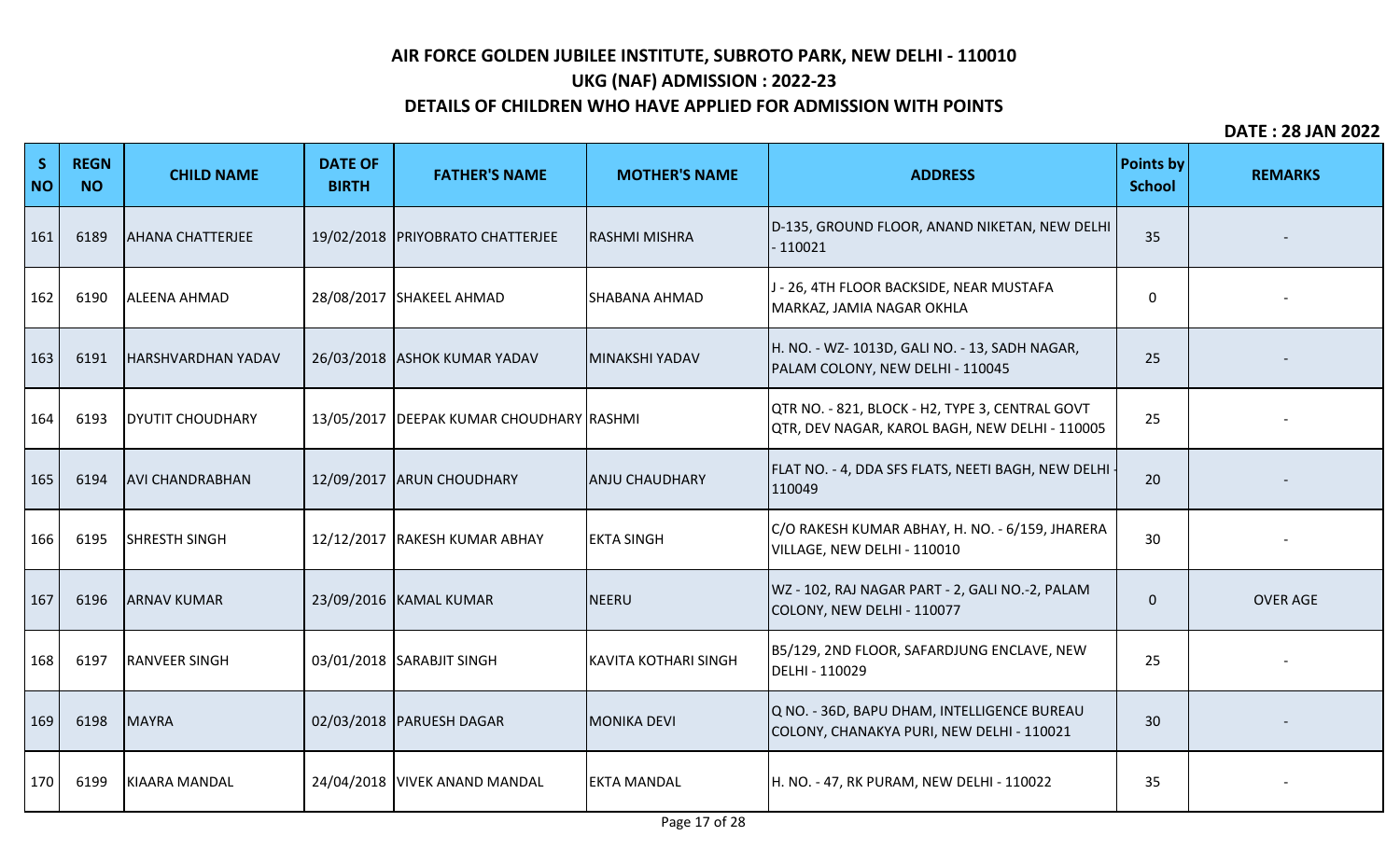# **UKG (NAF) ADMISSION : 2022-23**

## **DETAILS OF CHILDREN WHO HAVE APPLIED FOR ADMISSION WITH POINTS**

| S<br><b>NO</b> | <b>REGN</b><br><b>NO</b> | <b>CHILD NAME</b>       | <b>DATE OF</b><br><b>BIRTH</b> | <b>FATHER'S NAME</b>            | <b>MOTHER'S NAME</b>    | <b>ADDRESS</b>                                                                                          | <b>Points by</b><br><b>School</b> | <b>REMARKS</b> |
|----------------|--------------------------|-------------------------|--------------------------------|---------------------------------|-------------------------|---------------------------------------------------------------------------------------------------------|-----------------------------------|----------------|
| 171            | 6200                     | LAVISHA SANDHU          |                                | 01/12/2017 RAHUL SANDHU         | <b>SHIPRA BHUTANI</b>   | N-54A, VIJAY VIHAR, UTTAM NAGAR, NEW DELHI -<br>110059                                                  | 25                                |                |
| 172            | 6202                     | <b>ANAISHA MALHOTRA</b> |                                | 04/11/2017   DEEPANSHU MALHOTRA | <b>DEEPIKA MALHOTRA</b> | WZ - 154/4, 3RD FLOOR, GALI NO. - 6, VIRENDER<br>NAGAR, NEW RAJ DIARY JANAKPURI, WEST DELHI -<br>110058 | 25                                |                |
| 173            | 6203                     | <b>AARAV</b>            |                                | 28/07/2017 SATYA PARKASH        | <b>KAVITA RANI</b>      | <b>GS POLICE COLONY, MEHERAM NAGAR, PALAM</b><br>AIRPORT, DELHI - 110037                                | 30                                |                |
| 174            | 6204                     | <b>NIVEDITA KWATRA</b>  |                                | 23/09/2017 SHIVAM KWATRA        | <b>AANCHAL KWATRA</b>   | J - 7/37 RAJOURI GARDEN, NEW DELHI - 110027                                                             | 30                                |                |
| 175            | 6205                     | <b>PRABHAV SHARMA</b>   |                                | 31/01/2018 SUDHANSHU SHARMA     | <b>SHEETAL KAUSHIK</b>  | E-69, SECOND FLOOR, AMAR COLONY, LAJPAT NAGAR -<br>4, NEW DELHI - 110024                                | 20                                |                |
| 176            | 6206                     | <b>VIVAAN</b>           | 06/05/2017 SUNNY               |                                 | <b>JYOTI</b>            | 229, ALIGANJ KOTLA MUBARKPUR, NEW DELHI -<br>110003                                                     | 20                                |                |
| 177            | 6207                     | <b>ANAYA KUMARI</b>     |                                | 04/04/2017 RAHUL KUMAR          | <b>SHEETAL JAISWAL</b>  | 15/31A, TYAG RAJ MARG, DHOBI GHAT, NEW DELHI -<br>110011                                                | 30                                |                |
| 178            | 6209                     | KAATYAYNI               |                                | 01/12/2017 RAHUL KUMAR          | SHEETAL                 | F - 220, BUDHNAGAR, INDERPURI, NEAR POLICE<br>STATION, NEW DELHI - 110012                               | 30                                |                |
| 179            | 6210                     | MANAN YADAV             |                                | 08/04/2017 ARVIND KUMAR         | SANGEETA                | WZ - 16A, GALI NO - 8, SADH NAGAR, PALAM, NEW<br>DELHI - 110045                                         | 25                                |                |
| 180            | 6211                     | <b>DEVANK TANWAR</b>    |                                | 02/11/2017   KUSHANK TANWAR     | <b>SALONI LADWAL</b>    | J - 12/45, RAJOURI GARDEN, NEW DELHI - 110027                                                           | 25                                |                |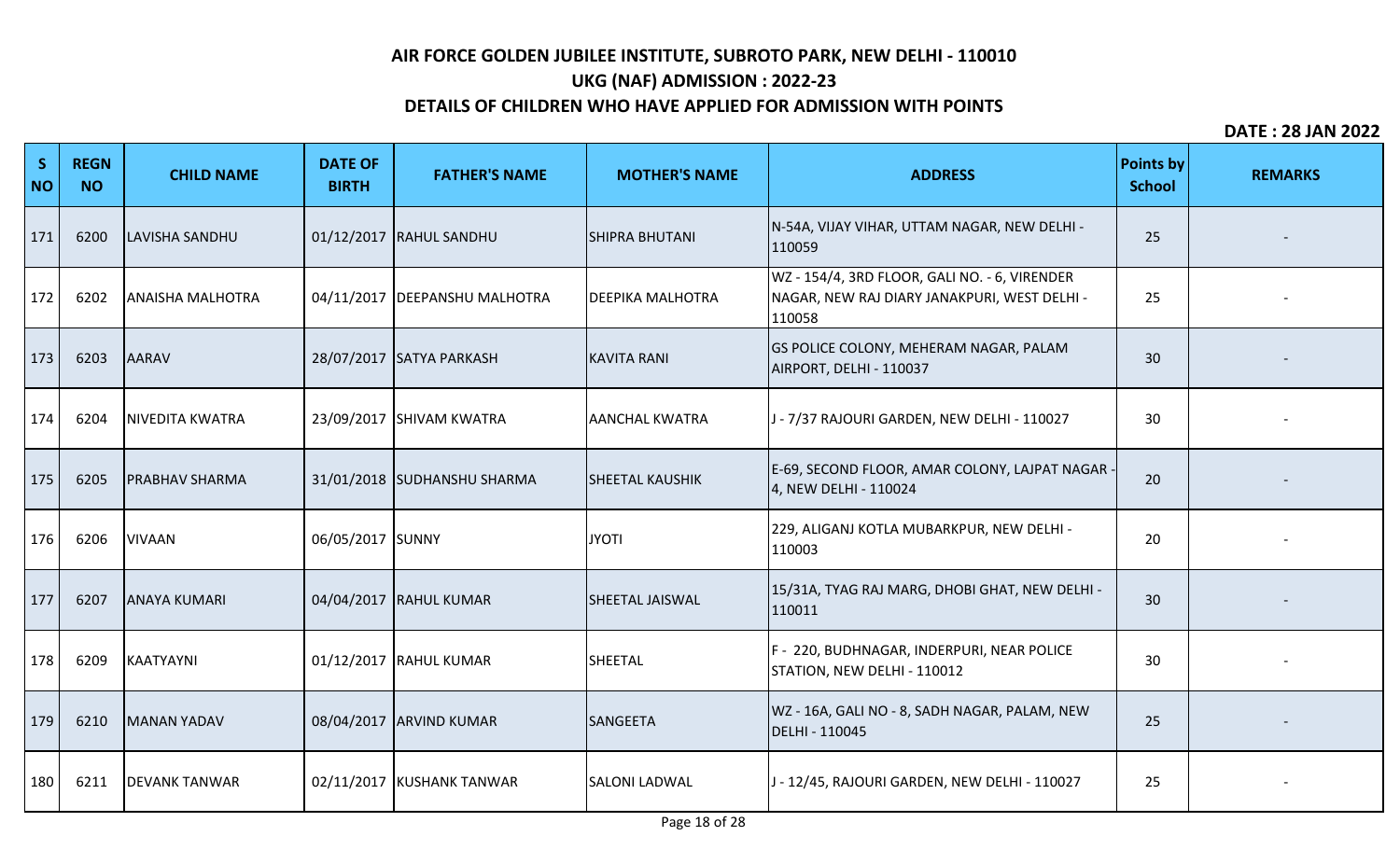# **UKG (NAF) ADMISSION : 2022-23**

### **DETAILS OF CHILDREN WHO HAVE APPLIED FOR ADMISSION WITH POINTS**

| S<br><b>NO</b> | <b>REGN</b><br><b>NO</b> | <b>CHILD NAME</b>      | <b>DATE OF</b><br><b>BIRTH</b> | <b>FATHER'S NAME</b>          | <b>MOTHER'S NAME</b>                     | <b>ADDRESS</b>                                                                       | <b>Points by</b><br><b>School</b> | <b>REMARKS</b> |
|----------------|--------------------------|------------------------|--------------------------------|-------------------------------|------------------------------------------|--------------------------------------------------------------------------------------|-----------------------------------|----------------|
| 181            | 6212                     | <b>MANSEERAT KAUR</b>  |                                | 20/08/2017 BALVINDER SINGH    | <b>SUPREET KAUR</b>                      | 10/117, 3RD FLOOR, SUBHASH NAGAR, ND - 110027                                        | 25                                |                |
| 182            | 6213                     | LIENMINGUN SHARMA      |                                | 09/01/2018 SANTOSH KUMAR      |                                          | LHINGKHOHOI HANGSHING B-29, F/F SANWAL NAGAR, NEW DELHI - 110049                     | 20                                |                |
| 183            | 6214                     | <b>AASHVI RAO</b>      |                                | 08/12/2017   VIKRANT YADAV    | <b>DARSHANA</b>                          | 21B, DDA JANTA FLATS, VASANT ENCLAVE, VASANT<br>VIHAR - I, SOUTH WEST DELHI - 110057 | 35                                |                |
| 184            | 6215                     | <b>SPARSH</b>          |                                | 31/10/2017 HARSHDEEP VERMA    | PRIYANKA                                 | WZ - 224, STREET NO. - 2, VIRENDER NAGAR,<br>JANAKPURI, DELHI - 110058               | 25                                |                |
| 185            | 6216                     | <b>AMBREEN KAUR</b>    |                                | 03/05/2017   KARANPREET SINGH | <b>GUNJIT KAUR</b>                       | B - 103, FATEH NAGAR, NEW DELHI - 110018                                             | 20                                |                |
| 186            | 6218                     | RAGHAV JAGDEV          |                                | 16/03/2017   DHIRENDER JAGDEV | <b>SHUBHI JAGDEV</b>                     | RZ - 116/91, STREET NO. - 2, EAST SAGARPUR, NEW<br>DELHI - 110046                    | 30                                |                |
| 187            | 6219                     | <b>SYON NAWAL</b>      |                                | 01/09/2017  HARSHIT NAGPAL    | <b>UPASNA NAGPAL</b>                     | 23 SHIVA KHAND, JHILMIL COLONY, DELHI - 110095                                       | $\mathbf 0$                       |                |
| 188            | 6220                     | <b>VIRAJ CHAUDHARY</b> |                                | 12/01/2018 CHETAN CHAUDHARY   | <b>POONAM CHETAN</b><br><b>CHAUDHARY</b> | WZ - 138, NARAINA VILLAGE, RING ROAD, NEW DELHI<br>110028                            | 25                                |                |
| 189            | 6221                     | <b>AAYUSH SHARMA</b>   |                                | 30/12/2017 NITEIN SHARMA      | PRIYANKA                                 | A - 5/38, FIRST FLOOR, SEC - 17, ROHINI NEW DELHI                                    | $\mathbf{0}$                      |                |
| 190            | 6222                     | <b>KIYAAN SEHRAWAT</b> |                                | 16/05/2017 PARVINDER SINGH    | <b>PINKI</b>                             | F - 78, RANGPURI, PO - MAHIPALPUR SOUTH WEST<br>DELHI - 110037                       | 25                                |                |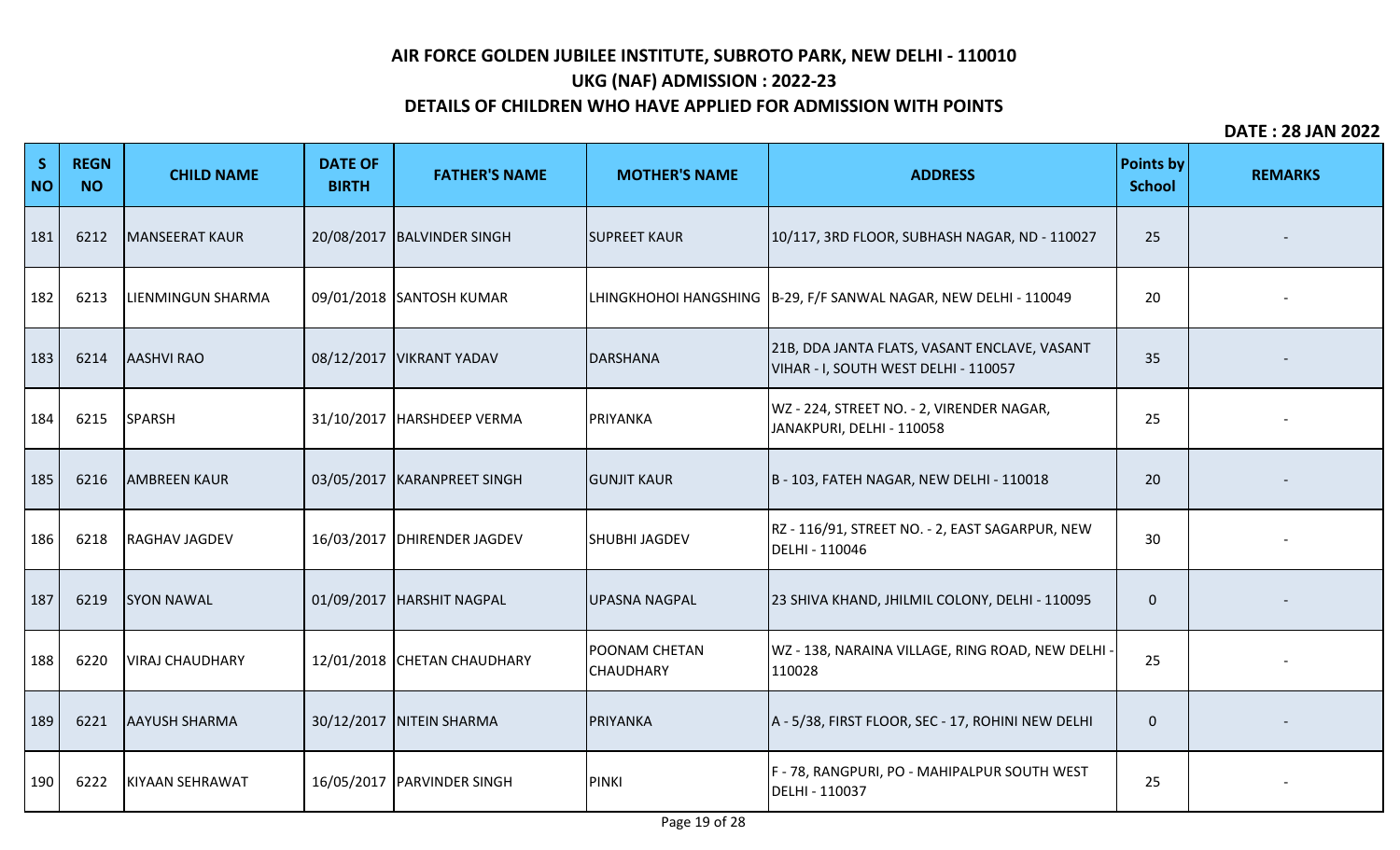# **UKG (NAF) ADMISSION : 2022-23**

## **DETAILS OF CHILDREN WHO HAVE APPLIED FOR ADMISSION WITH POINTS**

| S<br><b>NO</b> | <b>REGN</b><br><b>NO</b> | <b>CHILD NAME</b>         | <b>DATE OF</b><br><b>BIRTH</b> | <b>FATHER'S NAME</b>            | <b>MOTHER'S NAME</b>     | <b>ADDRESS</b>                                                                                            | <b>Points by</b><br><b>School</b> | <b>REMARKS</b>  |
|----------------|--------------------------|---------------------------|--------------------------------|---------------------------------|--------------------------|-----------------------------------------------------------------------------------------------------------|-----------------------------------|-----------------|
| 191            | 6223                     | <b>SANIV SEHRAWAT</b>     |                                | 27/02/2017 GAJENDER SINGH       | <b>RAKHI</b>             | F - 78, PURANA KUAN, MILAKPUR KORHI RANGPURI,<br>MAHIPALPUR, NEW DELHI - 110037                           | $\mathbf 0$                       | <b>OVER AGE</b> |
| 192            | 6224                     | <b>MEHREEN KAUR</b>       |                                | 27/01/2018 GURPREET SINGH       | <b>RAMNIK KAUR</b>       | 47/5, EAST PATEL NAGAR, NEW DELHI - 110008                                                                | 30                                |                 |
| 193            | 6225                     | <b>KAVYANSH VASHISHTH</b> |                                | 04/05/2017 AMIT SHARMA          | <b>POOJA SHARMA</b>      | 3/1, BLOCK NO.-3, RAM NAGAR RAILWAY, COLONY<br>RAM NAGAR NEW DELHI - 110055                               | 20                                |                 |
| 194            | 6226                     | <b>GARV ARORA</b>         |                                | 18/01/2018 NAVNEET ARORA        | MEENAKSHI DHWAN          | 160-B, LIG FLAT MOTIA KHAN DDA SOCIETY, NEW<br>DELHI - 110055                                             | 20                                |                 |
| 195            | 6227                     | <b>AMAARA BAJAJ</b>       |                                | 13/02/2018 VAIBHAV BAJAJ        | <b>UPAMA ROY</b>         | C-6/6581, VASANT KUNJ, NEW DELHI - 110070                                                                 | 25                                |                 |
| 196            | 6228                     | RUTHVIKA KRISHNA GUTHI    |                                | 23/09/2017 KRISHNA PRASAD GUTHI | <b>SULA NAGA LAKSHMI</b> | HOUSE NO. - EPT - 14, P AND T COLONY, GOPINATH<br>BAZAR, DELHI CANTT, NEW DELHI - 110010                  | 30                                |                 |
| 197            | 6229                     | <b>VIVAAN MUDGAL</b>      |                                | 21/10/2017   PARVESH KUMAR      | <b>MONIKA</b>            | D - 69, P & T COLONY, MOTI BAGH - I, NEW DELHI -<br>110021                                                | 30                                |                 |
| 198            | 6230                     | <b>NAITIK</b>             |                                | 23/10/2017 TAISER YADAV         | <b>SHILPA GUPTA</b>      | TAISER YADAV, C/O MUKESH KUMAR S/O RAGHWER<br>5/0 FATESINGH, GUJJAR DAIRY JHARERAGAON DELHI<br>CANTT - 10 | 50                                |                 |
| 199            | 6231                     | <b>ATHARV RAJ</b>         |                                | 08/10/2017 MUKESH KUMAR         | <b>KAVITA KUMARI</b>     | M 31B, BLOCK - M, METEROLOGICAL HOUSING<br>COMPLEX, LODHI ROAD, NEW DELHI - 110003                        | 20                                |                 |
| 200            | 6232                     | <b>PRATYAKSH SHARMA</b>   |                                | 23/04/2017 SUSHIL SHARMA        | <b>GEETA SHARMA</b>      | PLOT NO. - 480, FLAT NO. - 203, SECOND FLOOR, GALI<br>NO. - 15, L BLOCK, MAHIPALPUR, NEW DELHI - 110037   | 30                                |                 |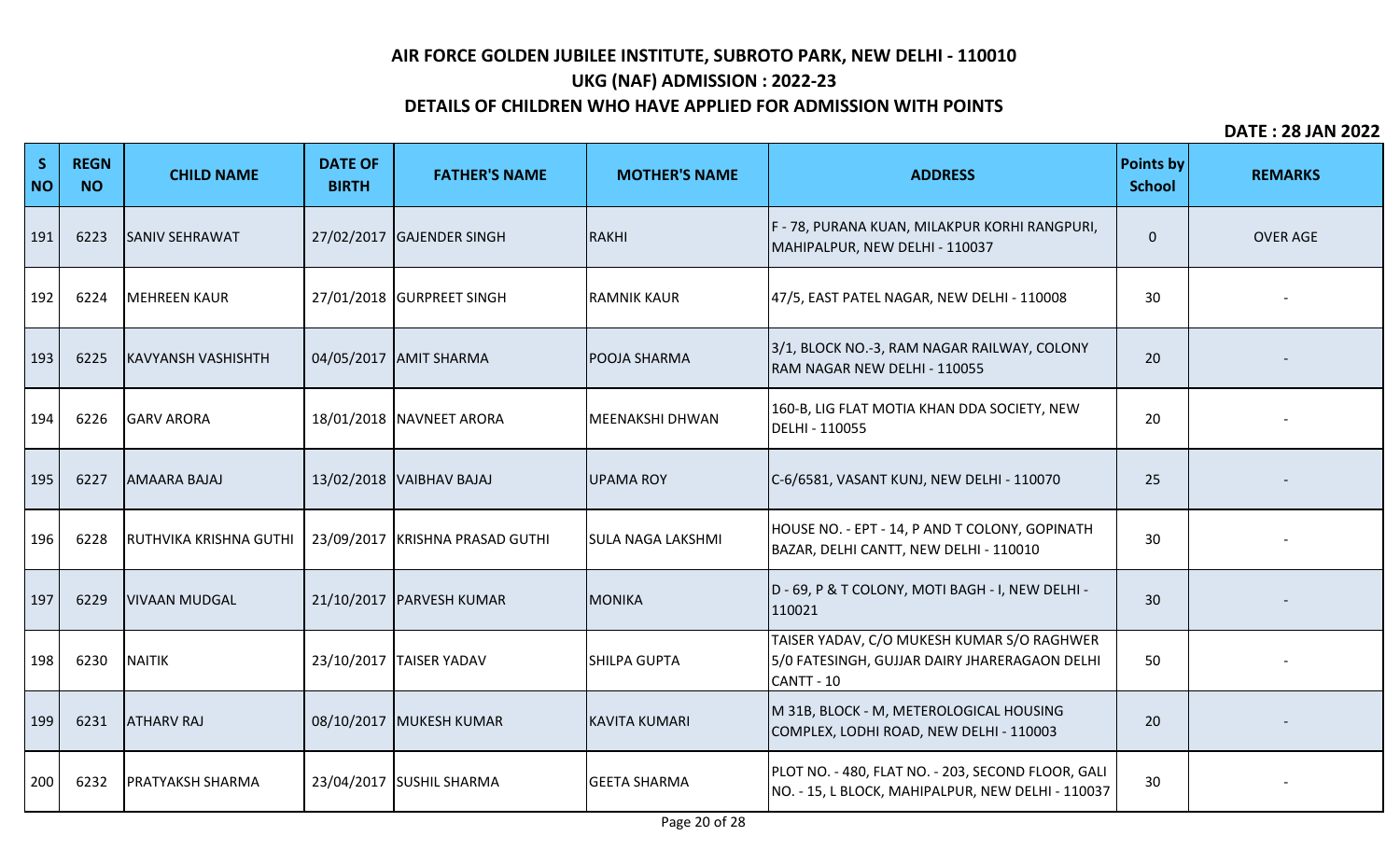# **UKG (NAF) ADMISSION : 2022-23**

## **DETAILS OF CHILDREN WHO HAVE APPLIED FOR ADMISSION WITH POINTS**

| S<br><b>NO</b> | <b>REGN</b><br><b>NO</b> | <b>CHILD NAME</b>       | <b>DATE OF</b><br><b>BIRTH</b> | <b>FATHER'S NAME</b>            | <b>MOTHER'S NAME</b>    | <b>ADDRESS</b>                                                                | <b>Points by</b><br><b>School</b> | <b>REMARKS</b>                                                    |
|----------------|--------------------------|-------------------------|--------------------------------|---------------------------------|-------------------------|-------------------------------------------------------------------------------|-----------------------------------|-------------------------------------------------------------------|
| 201            | 6233                     | <b>AYANSH</b>           |                                | 15/08/2017 KANCHAN KUMAR        | <b>VANDNA DEVI</b>      | RZ - 212C, RAJ NAGAR, PALAM COLONY, PART - II,<br><b>NEW DELHI</b>            | 25                                |                                                                   |
| 202            | 6234                     | LAKSHITA SETHI          |                                | 07/10/2017 ROHIT SETHI          | JYOTSNA SETHI           | DDA FLAT NO. - 97A, POCKET - 2, SEC - 6, DWARKA,<br><b>NEW DELHI - 110075</b> | 25                                |                                                                   |
| 203            | 6235                     | <b>VEDANSHI SHARMA</b>  |                                | 16/03/2018 VINAY SHARMA         | <b>RASHMI KAUSHIK</b>   | 19-4/C, TYPE - IV, BSNL COLONY, KALI BARI MARG,<br>NEW DELHI - 110001         | 25                                |                                                                   |
| 204            | 6236                     | <b>YUNAY CHOPRA</b>     |                                | 23/10/2017   HITESH CHOPRA      | <b>AAKANKSHA CHOPRA</b> | D - 168, JHILMIL COLONY, DELHI - 110095                                       | 0                                 |                                                                   |
| 205            | 6237                     | <b>ANHAD SHARMA</b>     |                                | 09/10/2017 NITIN SHARMA         | <b>RICHA SHARMA</b>     | MR 18, GURUGRAM, HARYANA, SEC - 46                                            | 20                                |                                                                   |
| 206            | 6240                     | <b>SAANVI MISHRA</b>    |                                | 31/10/2017 SANTOSH KUMAR MISHRA | ANAMIKA                 | 57, SHERA MOHLLA, GARHI MAIN MARKET, EAST OF<br>KAILASH, NEW DELHI - 110065   | 25                                |                                                                   |
| 207            | 6241                     | <b>SUMIRA</b>           |                                | 03/10/2017 SANJAY KUMAR         | MANJU GOVT EMPLOYEE     | H - 228, NANAKPURA, SOUTH MOTI BAGH, NEW DELHI<br>$-110021$                   | 35                                | SUBJECT TO SUBMISSSION OF<br>PHYSICAL OCCUPATION<br><b>REPORT</b> |
| 208            | 6242                     | <b>GURNEK SINGH</b>     |                                | 30/11/2017   PARAMJEET SINGH    | <b>PUSHPINDER KAUR</b>  | C - 66/A, FATEH NAGAR, JAIL ROAD, NEW DELHI -<br>110018                       | 25                                |                                                                   |
| 209            | 6243                     | <b>AMYRA NANDA</b>      |                                | 16/01/2018 GAURAV NANDA         | <b>PUNEET NANDA</b>     | J - 11/1108, RAJOURI GARDEN - 110027                                          | 30                                |                                                                   |
| 210            | 6244                     | <b>RUDRANSH KAUSHIK</b> |                                | 28/11/2017 ARWINDER KUMAR       | <b>GUNJAN PANT</b>      | 11E, EVEREST, APPARTMENT KALKAJI EXTENSION,<br>NEW DELHI - 110003             | 20                                |                                                                   |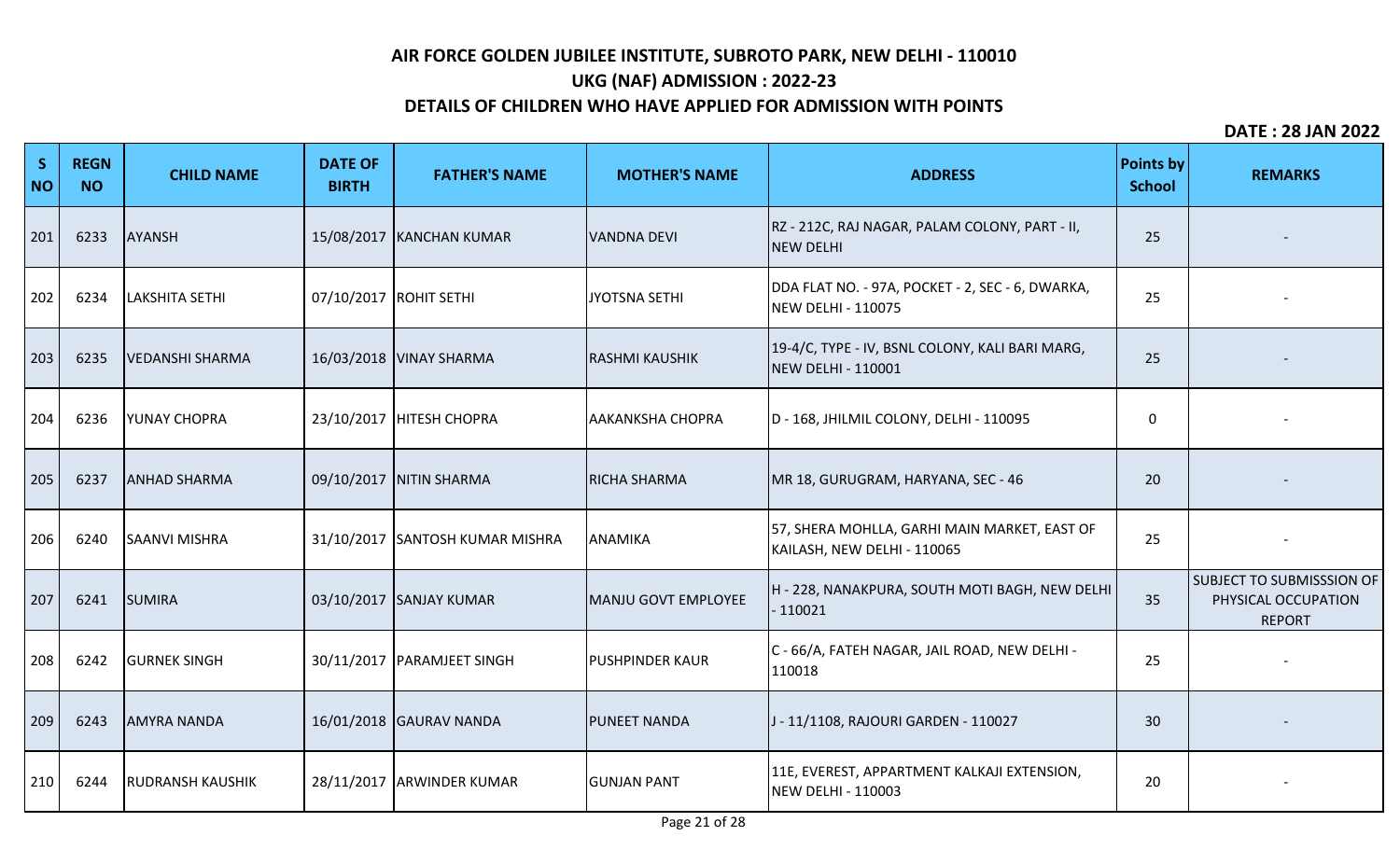# **UKG (NAF) ADMISSION : 2022-23**

### **DETAILS OF CHILDREN WHO HAVE APPLIED FOR ADMISSION WITH POINTS**

| S<br><b>NO</b> | <b>REGN</b><br><b>NO</b> | <b>CHILD NAME</b>          | <b>DATE OF</b><br><b>BIRTH</b> | <b>FATHER'S NAME</b>           | <b>MOTHER'S NAME</b>  | <b>ADDRESS</b>                                                                           | <b>Points by</b><br><b>School</b> | <b>REMARKS</b> |
|----------------|--------------------------|----------------------------|--------------------------------|--------------------------------|-----------------------|------------------------------------------------------------------------------------------|-----------------------------------|----------------|
| 211            | 6245                     | <b>TEJASTEER SINGH</b>     |                                | 26/04/2018   TARANJEET SINGH   | <b>TARANJEET KAUR</b> | Q 21A, JANGPURA EXTNSION NEW DELHI - 110014                                              | 20                                |                |
| 212            | 6246                     | <b>ALIZA SIDDIQU</b>       |                                | 28/11/2017 SABI UN NABI        | <b>LAIYA SIDDIQUI</b> | 1238, MAHAL SARAI PUNJABI PHATAK BALLIMARAN<br>DELHI                                     | 20                                |                |
| 213            | 6247                     | <b>RITIKA SINGH</b>        |                                | 18/04/2018 AMIT KUMAR SINGH    | JYOTI YADAV           | QTR NO. - D - 26, TYPE - III, G POINT PRESIDENT<br>ESTATE, RASHTRAPATI BHAWAN, NEW DELHI | 25                                |                |
| 214            | 6248                     | <b>RUDRA PRATAP SINGH</b>  |                                | 22/04/2017 AMIT KUMAR SINGH    | JYOTI YADAV           | QTR NO. D- 26, TYPE - III, G POINT PRESIDENT ESTATE,<br>RASHTRAPATI BHAWAN, NEW DELHI    | 25                                |                |
| 215            | 6251                     | <b>KRRISHVEER TANEJA</b>   |                                | 12/10/2017 MANISH TANEJA       | <b>SNEHA TANEJA</b>   | B - 160, JANGPURA B, NEW DELHI - 110014                                                  | 20                                |                |
| 216            | 6252                     | <b>VIRAJ YADAV</b>         |                                | 26/12/2017 GAUTAM KUMAR        | <b>ANSHU YADAV</b>    | RZF - 907/5A, RAJ NAGAR - II, PALAM COLONY, NEW<br>DELHI - 110077                        | 25                                |                |
| 217            | 6253                     | <b>ATHARVA OJHA</b>        |                                | 27/11/2017 NAVIN KUMAR         | <b>PRATIBHA GUPTA</b> | 177/F, FLAT NO. - 301, THIRD FLOOR, WAR NO. - 2,<br>MEHRAULI, DELHI - 110030             | $\mathbf 0$                       |                |
| 218            | 6255                     | SHANAYA                    |                                | 10/12/2017 RADHA KRISHAN MEENA | <b>KIRAN BALA</b>     | QTR NO. - 1120 TYPE - 1, RK PURAM, SEC - 1, SOUTH<br><b>WEST DELHI - 110022</b>          | 30                                |                |
| 219            | 6256                     | <b>AARNAV SINGH</b>        |                                | 17/02/2018   PANKAJ KUMAR GOEL | <b>POOJA SINGH</b>    | C - 2, 84, LODHI COLONY, NEW DELHI - 110003                                              | 25                                |                |
| 220            | 6257                     | <b>GURREHAT KAUR REKHI</b> |                                | 27/06/2017 RANDIP SINGH REKHI  | NEHA KAUR REKHI       | WZ - 240, G-BLOCK, STREET NO.-2, JAILROAD, HARI<br>NAGAR, NEW DELHI - 110058             | 30                                |                |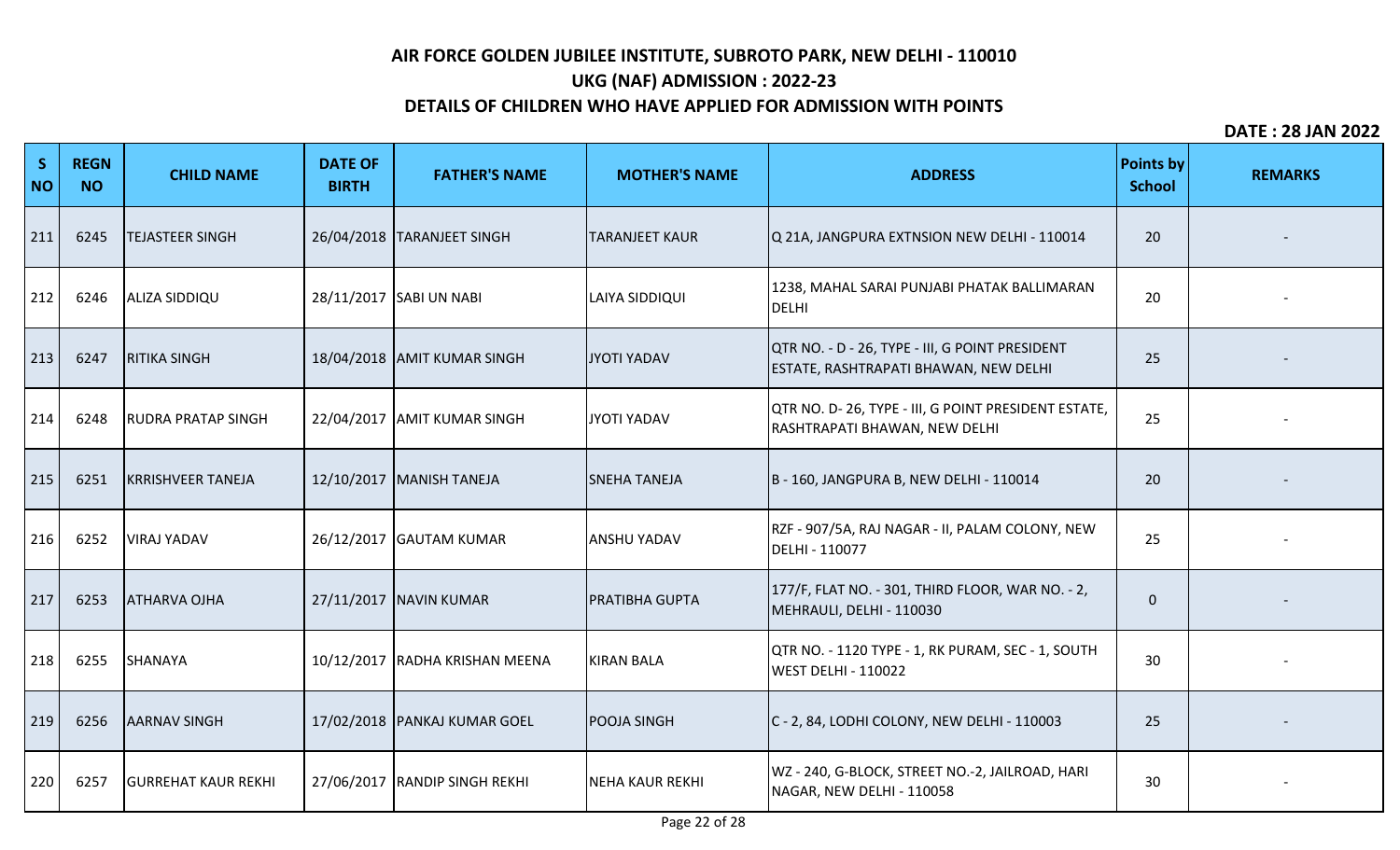# **UKG (NAF) ADMISSION : 2022-23**

## **DETAILS OF CHILDREN WHO HAVE APPLIED FOR ADMISSION WITH POINTS**

| S<br><b>NO</b> | <b>REGN</b><br><b>NO</b> | <b>CHILD NAME</b>         | <b>DATE OF</b><br><b>BIRTH</b> | <b>FATHER'S NAME</b>              | <b>MOTHER'S NAME</b>      | <b>ADDRESS</b>                                                                               | <b>Points by</b><br><b>School</b> | <b>REMARKS</b>               |
|----------------|--------------------------|---------------------------|--------------------------------|-----------------------------------|---------------------------|----------------------------------------------------------------------------------------------|-----------------------------------|------------------------------|
| 221            | 6258                     | ABDULLAH                  |                                | 20/01/2018 GHULAM ABBAS           | <b>SANA BATOOL</b>        | C - 36, IST FLOOR, LANE NO. - I, JOHRI FARM, NOOR<br>NAGAR, EXT JAMIA NAGAR, OKHLA, ND - 25  | $\Omega$                          |                              |
| 222            | 6259                     | JAPYA KARAN CHAWLA        |                                | 23/03/2018 JASKARAM SINGH CHAWLA  | <b>RICHA KARAN CHAWLA</b> | 2971/12, SOUTH PATEL NAGAR, RANJIT KALAN, NEW<br><b>DELHI</b>                                | 25                                |                              |
| 223            | 6260                     | <b>PRISHA PATIAL</b>      |                                | 24/12/2017 ABHISHEK KUMAR         | MAMTA SAMKARIA            | CTS, SEC - 48, GURUGRAM                                                                      | 5                                 |                              |
| 224            | 6261                     | MANSH GOEL                | 14/11/2017 HITESH              |                                   | PRIYA                     | T-7, CHURCH LANE, BHOGAL JANGPURA, NEW DELHI -<br>110014                                     | 20                                |                              |
| 225            | 6262                     | UPDESH SINGH              |                                | 06/02/2018 VIKAS SINGH            | <b>PREETI SINGH</b>       | RZ - 5A, STREET NO. - 9, PURAN NAGAR, PALAM<br>COLONY, NEW DELHI - 110077                    | 25                                |                              |
| 226            | 6263                     | <b>AMAHIRA SAH</b>        |                                | 27/03/2018 RAJ KUMAR SAH          | <b>SAVITA KUMARI</b>      | F - 77, MOTI BAGH - I, NEW DELHI - 110021                                                    | 30                                |                              |
| 227            | 6264                     | <b>VERNIKA</b>            |                                | 06/11/2017 ROSHAN LAL             | <b>ANU RAHDA</b>          | QTR NO. - 804, BLOCK NO. - 13, KALI BARI LANE, BABA<br>KHARAK SINGH MARG, NEW DELHI - 110001 | 30                                |                              |
| 228            | 6265                     | <b>EVANYA CHOUDHARY</b>   |                                | 12/01/2018 LOKESH KUMAR           | <b>REENA CHOUDHARY</b>    | SRS 146, NASIRPUR VILLAGE, POST OFFICE - PALAM,<br>NEW DELHI - 110045                        | 30                                |                              |
| 229            | 6266                     | <b>SOURVI AMOHA SINGH</b> |                                | 06/09/2017   DIWAKAR SINGH PUNDIR | <b>AMBIKA SINGH</b>       | C - 302, SABKA GHAR, APARTMENTS, PLOT NO. - 23,<br>SEC - 6, DWARKA, NEW DELHI - 110075       | $\pmb{0}$                         | <b>INVALID ADDRESS PROOF</b> |
| 230            | 6268                     | <b>VIVAAN SHARMA</b>      |                                | 10/05/2017   MANOJ KUMAR          | <b>PRIYA SINGH</b>        | RZ - C - 18A, SECOND FLOOR, MAHAVEER ENCLAVE,<br><b>NEW DELHI - 110045</b>                   | 25                                |                              |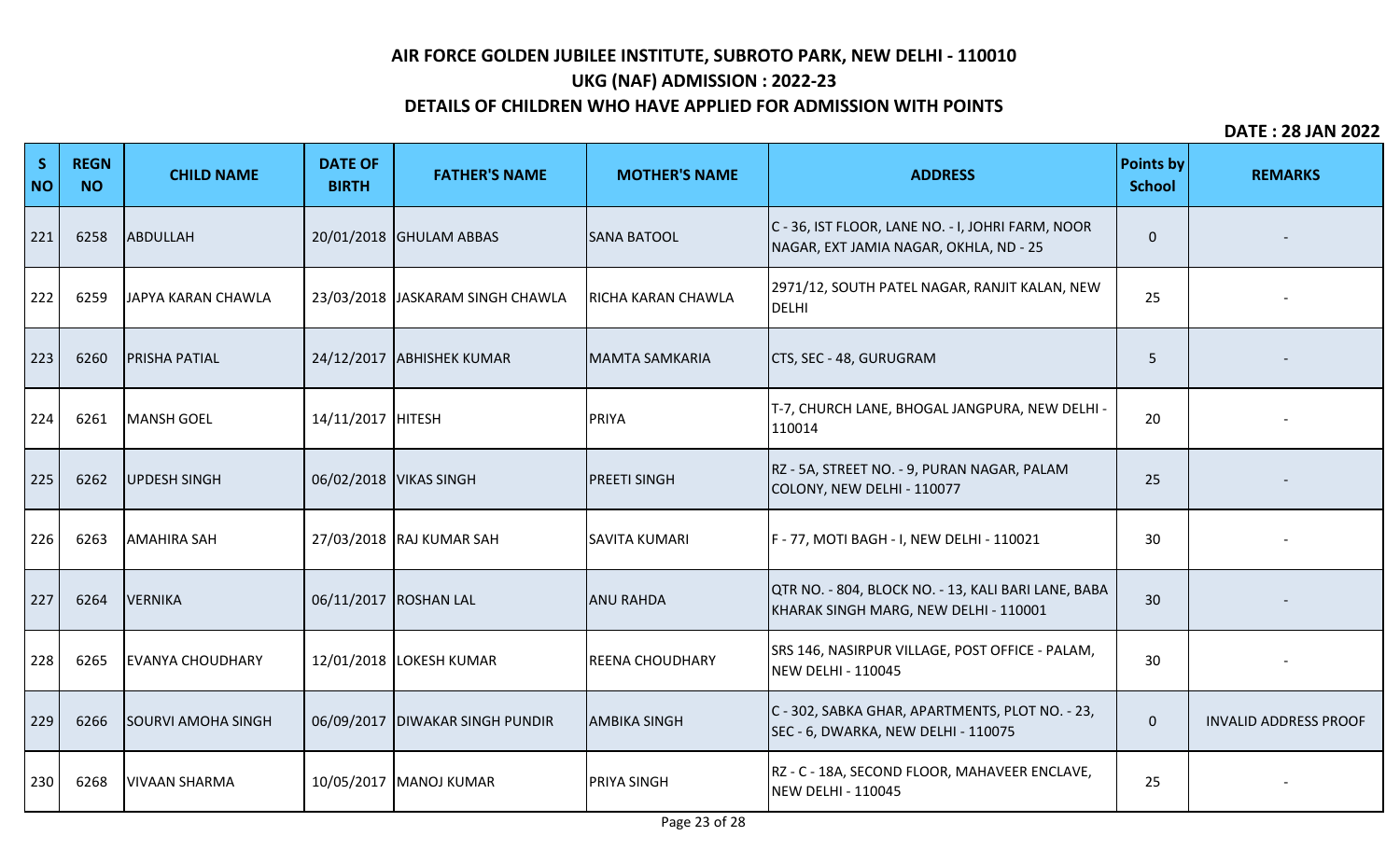# **UKG (NAF) ADMISSION : 2022-23**

## **DETAILS OF CHILDREN WHO HAVE APPLIED FOR ADMISSION WITH POINTS**

| S<br><b>NO</b> | <b>REGN</b><br><b>NO</b> | <b>CHILD NAME</b>       | <b>DATE OF</b><br><b>BIRTH</b> | <b>FATHER'S NAME</b>            | <b>MOTHER'S NAME</b> | <b>ADDRESS</b>                                                                                                  | <b>Points by</b><br><b>School</b> | <b>REMARKS</b> |
|----------------|--------------------------|-------------------------|--------------------------------|---------------------------------|----------------------|-----------------------------------------------------------------------------------------------------------------|-----------------------------------|----------------|
| 231            | 6269                     | <b>DAKSHISH KUMAR</b>   |                                | 17/10/2017   DEEPAK KUMAR       | <b>SAPNA</b>         | A - 889, BUDHA MARG, MANDAWALI FAZALPUR,<br>DELHI - 110092                                                      | $\mathbf 0$                       |                |
| 232            | 6270                     | <b>PRISHA RAWAT</b>     |                                | 17/08/2017   DEEPAK SINGH RAWAT | <b>PRIYA RAWAT</b>   | HOUSE NO. - 80, TYPE - 2, POSTAL AND TELEPHONE<br>QTRS, NEAR DMS BOOTH SEC - 6, RK PURAM, NEW<br>DELHI - 110022 | 30                                |                |
| 233            | 6271                     | <b>YURVI YADAV</b>      |                                | 24/10/2017   MANISH YADAV       | <b>DIVYA YADAV</b>   | H NO. - 246B, GALI NO. - 3, KAPASHERA                                                                           | 20                                |                |
| 234            | 6272                     | YATHARTH LOHIA          |                                | 24/10/2017 MOHIT LOHIA          | <b>SHWETA</b>        | 6/108, JHARERA VILLAGE, DELHI CANTT, NEW DELHI -<br>110010                                                      | 30                                |                |
| 235            | 6273                     | <b>RIDDHI LOHIA</b>     |                                | 09/05/2017 ROHIT LOHIA          | SONAM                | 6/108, JHARERA VILLAGE, DELHI CANTT - 110010                                                                    | 30                                |                |
| 236            | 6274                     | <b>RISHU LOHIA</b>      |                                | 09/05/2017 ROHIT LOHIA          | SONAM                | 6/108, JHARERA VILLAGE, DELHI CANTT - 110010                                                                    | 30                                |                |
| 237            | 6275                     | PRIYANSHI               |                                | 04/03/2018 RAM LAKSHMAN         | <b>MOHANI</b>        | 612, HARIJAN BASTI, NEAR NAYAK PANA, BIJWASAN,<br><b>SOUTH WEST DELHI</b>                                       | $\mathbf 0$                       |                |
| 238            | 6276                     | <b>DRISHNU RAI</b>      |                                | 09/03/2018 SAURABH RAI          | <b>PRAGYA RAI</b>    | B-82, GALI NO. - 3, MOHAN BABA NAGAR, TAJPUR,<br>BADARPUR BORDER, SOUTH DELHI - 110044                          | 0                                 |                |
| 239            | 6277                     | <b>VIVAAN SHARMA</b>    |                                | 24/03/2017   VINEET SHARMA      | <b>SAKSHI SHARMA</b> | H. NO. - 73, UNIT - 3, GF RIGHT SIDE, GALI NO. - 2,<br>JOSHI ROAD, KAROL BAGH, DELHI - 110005                   | 25                                |                |
| 240            | 6278                     | <b>DARAS JYOT SINGH</b> |                                | 27/03/2018 RAMAN DEEP SINGH     | <b>PARNEET KAUR</b>  | 3/140, SUBHASH NAGAR, NEW DELHI - 110027                                                                        | 25                                |                |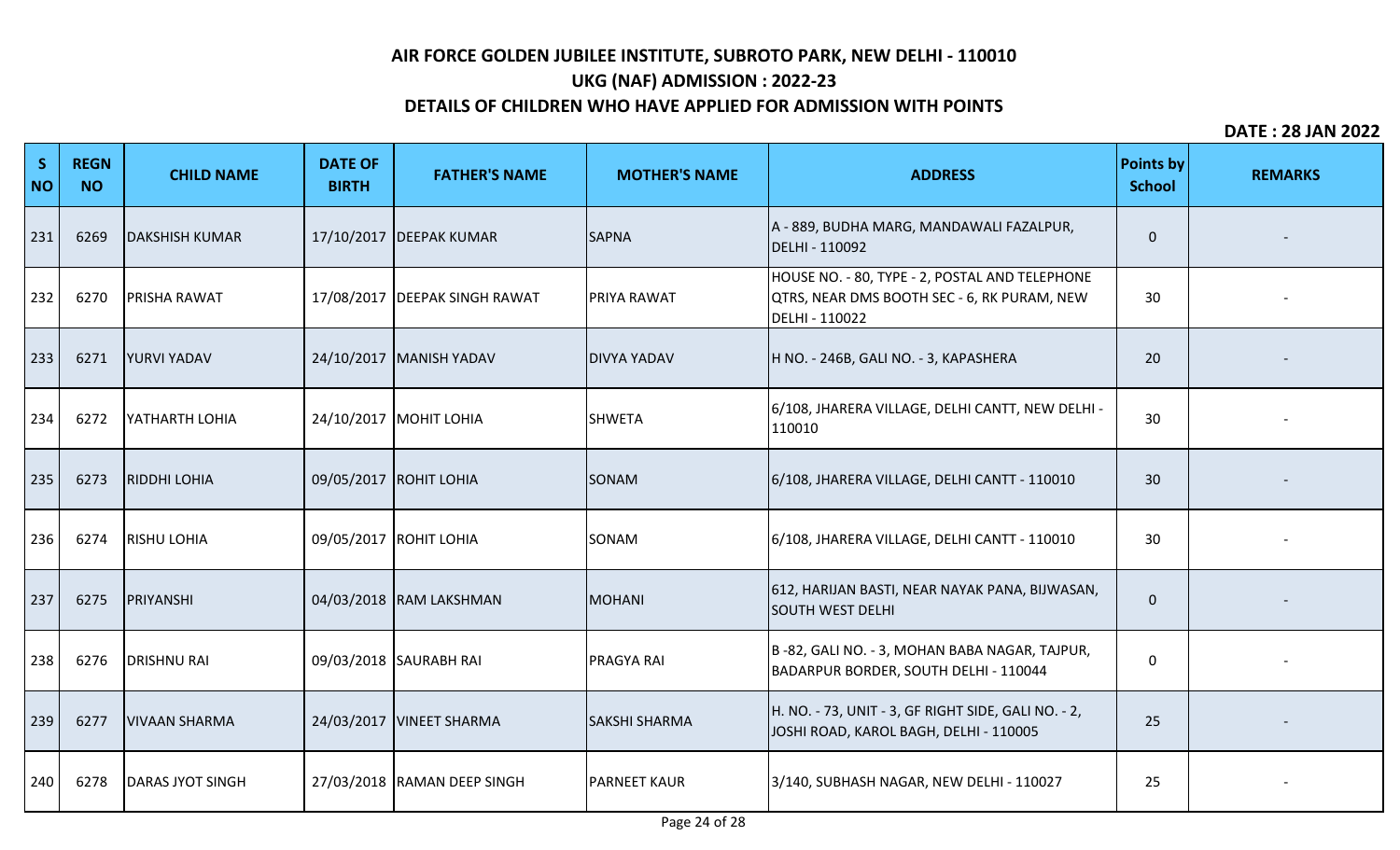# **UKG (NAF) ADMISSION : 2022-23**

### **DETAILS OF CHILDREN WHO HAVE APPLIED FOR ADMISSION WITH POINTS**

| S<br><b>NO</b> | <b>REGN</b><br><b>NO</b> | <b>CHILD NAME</b>                              | <b>DATE OF</b><br><b>BIRTH</b> | <b>FATHER'S NAME</b>               | <b>MOTHER'S NAME</b>    | <b>ADDRESS</b>                                                                                       | <b>Points by</b><br><b>School</b> | <b>REMARKS</b>                                     |
|----------------|--------------------------|------------------------------------------------|--------------------------------|------------------------------------|-------------------------|------------------------------------------------------------------------------------------------------|-----------------------------------|----------------------------------------------------|
| 241            | 6279                     | <b>AMAIRA DAS</b>                              | 17/05/2017 ANKIT DAS           |                                    | <b>GARAVI DAS</b>       | WZ - 195/C, STREET NO. - 4, VIRENDER NAGAR, NEW<br>DELHI - 110058                                    | 25                                |                                                    |
| 242            | 6280                     | <b>SYED MOHAMMAD</b><br><b>MATLOOB HASNAIN</b> |                                | 16/11/2017 SYED MAHAR HASNAIN      | <b>BUSHRA QASIM</b>     | A -6. SECOND FLOOR, NEAR SHIA MASJID, OKHLA<br>VIHAR, JAMIA NAGAR, OKHLA, NEW DELHI - 110025         | 0                                 |                                                    |
| 243            | 6281                     | <b>SURYANSH TIWARI</b>                         |                                | 01/01/2018 RAM NIRANJAN TIWARI     | <b>EKTA TIWARI</b>      | 249/1, BEHIND RAMA MARKET, MUNIRKA VILLAGE,<br>SOUTH WEST, DELHI - 110067                            | 30                                |                                                    |
| 244            | 6282                     | <b>PAVLEEN KAUR</b>                            |                                | 05/05/2017   HARJINDER SINGH ARORA | <b>SIMRANPREET KOUR</b> | WZ - 64, SANT NAGAR, TILAK NAGAR                                                                     | 25                                |                                                    |
| 245            | 6283                     | <b>LAKSHIV SETHI</b>                           |                                | 29/12/2017 SUDHIT SETHI            | <b>DEEPTI SETHI</b>     | A - 91, UDYOG MARG, SEC - 2, NOIDA, UP - 201301                                                      | 25                                | <b>REQUIRED TO SUBMIT</b><br>ANOTHER ADDRESS PROOF |
| 246            | 6284                     | <b>KABIR SINGH SURI</b>                        |                                | 16/08/2017  HEMANT SINGH SURI      | <b>PASHMEEN KAUR</b>    | A - 18, NARAINA VIHAR, NEW DELHI - 110028                                                            | 25                                |                                                    |
| 247            | 6286                     | <b>MEHER PREET KAUR</b>                        |                                | 28/02/2018 JATENDER PAL SINGH      | ANUPRIYA                | B-13, FIRST FLOOR, WEST WING, STREET NO. - 8,<br>DASHRATH PURI, DELHI - 110045                       | 30                                |                                                    |
| 248            | 6287                     | KIARA SINGH                                    |                                | 09/11/2017   VARUN KUMAR SINGH     | <b>SHRADHA SINGH</b>    | B - 66, NEAR VINCI PUBLIC SCHOOL, PATEL GARDEN,<br>DWARKA MORE, KAKROLA SOUTH WEST DELHI -<br>110078 | 0                                 |                                                    |
| 249            | 6601                     | <b>VIVANSH SINGH</b>                           |                                | 06/11/2017   NAVNEET KUMAR SINGH   | <b>LALITA</b>           | RZ - 36, GALI NO. - 10, MADANPURI, SAGARPUR,<br>NANGAL RAYA, DELHI - 110046                          | 40                                |                                                    |
| 250            | 6603                     | <b>AKANSH SHUKLA</b>                           |                                | 17/08/2017   VIKASH CHANDRA SHUKLA | <b>SUNEETI</b>          | E - 25A, GALI NO. - 16, SADH NAGAR, PALAM, NEW<br>DELHI - 110045                                     | 70                                |                                                    |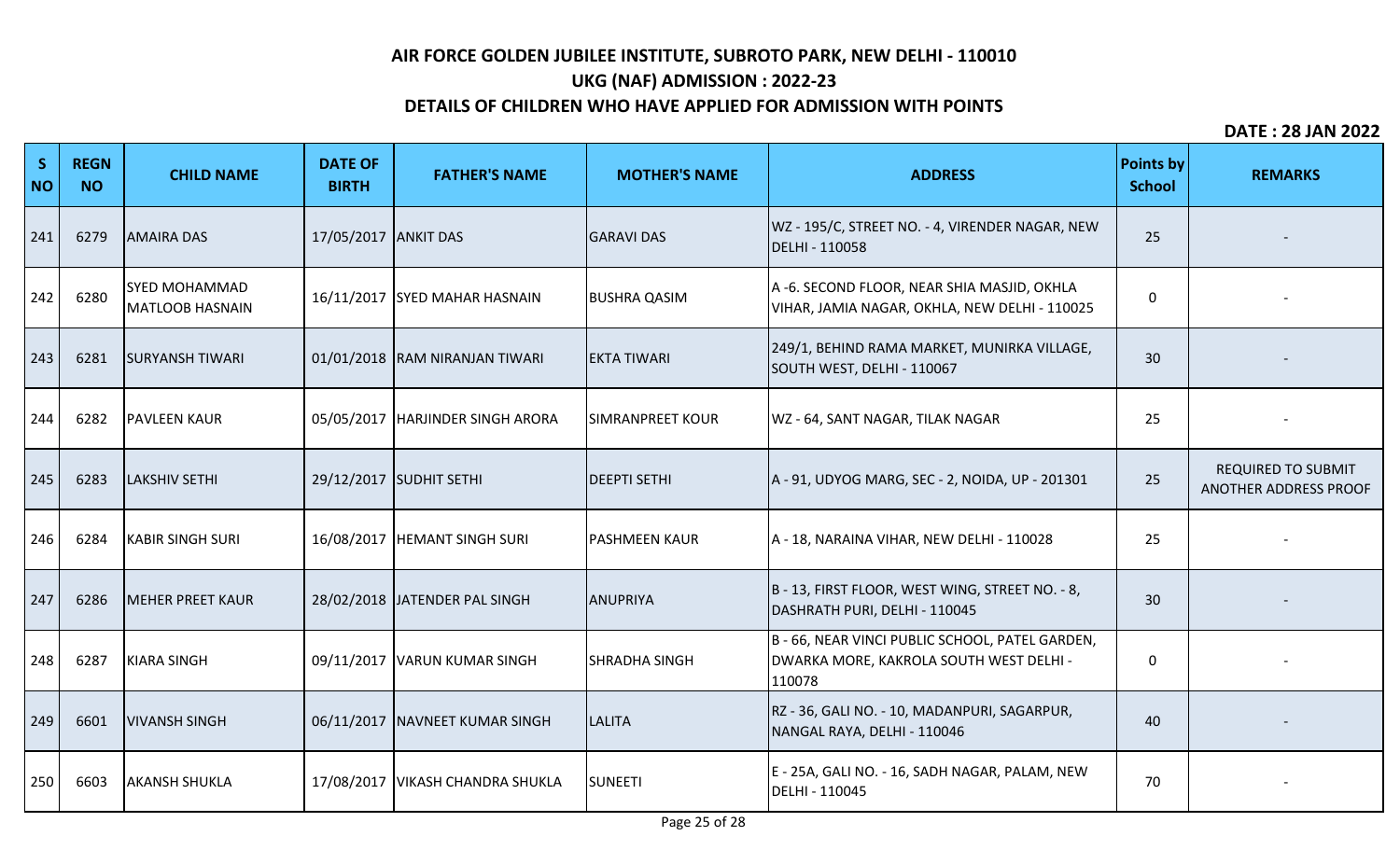# **UKG (NAF) ADMISSION : 2022-23**

## **DETAILS OF CHILDREN WHO HAVE APPLIED FOR ADMISSION WITH POINTS**

| S<br><b>NO</b> | <b>REGN</b><br><b>NO</b> | <b>CHILD NAME</b>         | <b>DATE OF</b><br><b>BIRTH</b> | <b>FATHER'S NAME</b>            | <b>MOTHER'S NAME</b>  | <b>ADDRESS</b>                                                                                                    | <b>Points by</b><br><b>School</b> | <b>REMARKS</b>             |
|----------------|--------------------------|---------------------------|--------------------------------|---------------------------------|-----------------------|-------------------------------------------------------------------------------------------------------------------|-----------------------------------|----------------------------|
| 251            | 6604                     | <b>DIVISHA</b>            | 17/09/2017                     | <b>ABHISHEK KUMAR JAISWAR</b>   | MENKA                 | C/O CGO GANGA ROAD, RZ - 56, GALI NO. = 25C,<br>INDRA PARK, PALAM COLONY, PALAM VILLAGE,<br>SOUTHY WEST DELHI - 5 | 30                                |                            |
| 252            | 6605                     | <b>ANAYRA PAL</b>         |                                | 18/12/2017 SURAJ PRAKASH PAL    | <b>VEENITA</b>        | H NO. - 343, BLOCK - C, QUTUB VHAR, PHASE - I, NEAR<br>SEC - 19, DWARKA, GOYLA DAIRY - 110071                     | 15                                |                            |
| 253            | 6606                     | <b>VARNIKA THAKUR</b>     |                                | 17/01/2018 SUSHIL KUMAR         | NISHA KUMARI          | PLOT NO. - 474, 1ST FLOOR, B BLCOK, VASANT KUNJ<br>ENCLAVE, VASANT KUNJ, NEW DELHI - 110070                       | 25                                | <b>INCORRECT AFFIDAVIT</b> |
| 254            | 6607                     | <b>RIDDHABRATA GHATAK</b> |                                | 05/06/2017 JAYABRATA GHATAK     | <b>SATABDI GHATAK</b> | FLAT NO. - 151, DDA POCKET - 13, DWARKA PHASE - 1,<br>PALAM VILLAGE, SOUTH WEST DELHI - 110045                    | 50                                |                            |
| 255            | 6608                     | <b>KERVIN KAUR</b>        |                                | 07/04/2018 JASMEET SINGH        | <b>SATVINDER KAUR</b> | PKT NO. - 19, 3RD FLOOR, CHAWKHANDI ROAD, TILAK<br>NAGAR, NEW DELHI - 110018                                      | 30                                |                            |
| 256            | 6609                     | <b>BHAVIKA AGGARWAL</b>   |                                | 10/03/2018 SATYENDER KUMAR JAIN | ANJALI AGGARWAL       | WZ - 252, GALI NO. - 8, SADH NAGAR, PALAM COLONY,<br><b>NEW DELHI - 110045</b>                                    | 30                                |                            |
| 257            | 6610                     | <b>KUNSH SHAHI</b>        |                                | 02/04/2017   RAHUL SHAHI        | <b>SONAM</b>          | RZ - G - 222, RAJ NAGAR PART - 2, PALAM COLONY,<br>DELHI - 110077                                                 | 25                                |                            |
| 258            | 6611                     | <b>VEDANT CHOPRA</b>      |                                | 19/07/2017 DEEPAK CHOPRA        | <b>RICHA CHOPRA</b>   | B - 303, UG FLOOR, HARI NAGAR, CLOCK TOWER, NEW<br>DELHI - 110064                                                 | 25                                |                            |
| 259            | 6612                     | DITYA                     |                                | 20/12/2017 ANIL TIWARI          | <b>SUPRIYA</b>        | D - 7, MANSA RAM PARK, UTTAM NAGAR, NEW DELHI<br>110059                                                           | 20                                |                            |
| 260            | 6613                     | <b>NAMAN ROY</b>          |                                | 24/08/2016 NAVIN KUMAR          | NIDHI KUMARI          | QTR NO. N-560, 1ST FLOOR, TYPE - IV, SEC - 9, RK<br>PURAM, NEAR, IGL OFFICE, NEW DELHI - 110022                   | $\Omega$                          | <b>OVER AGE</b>            |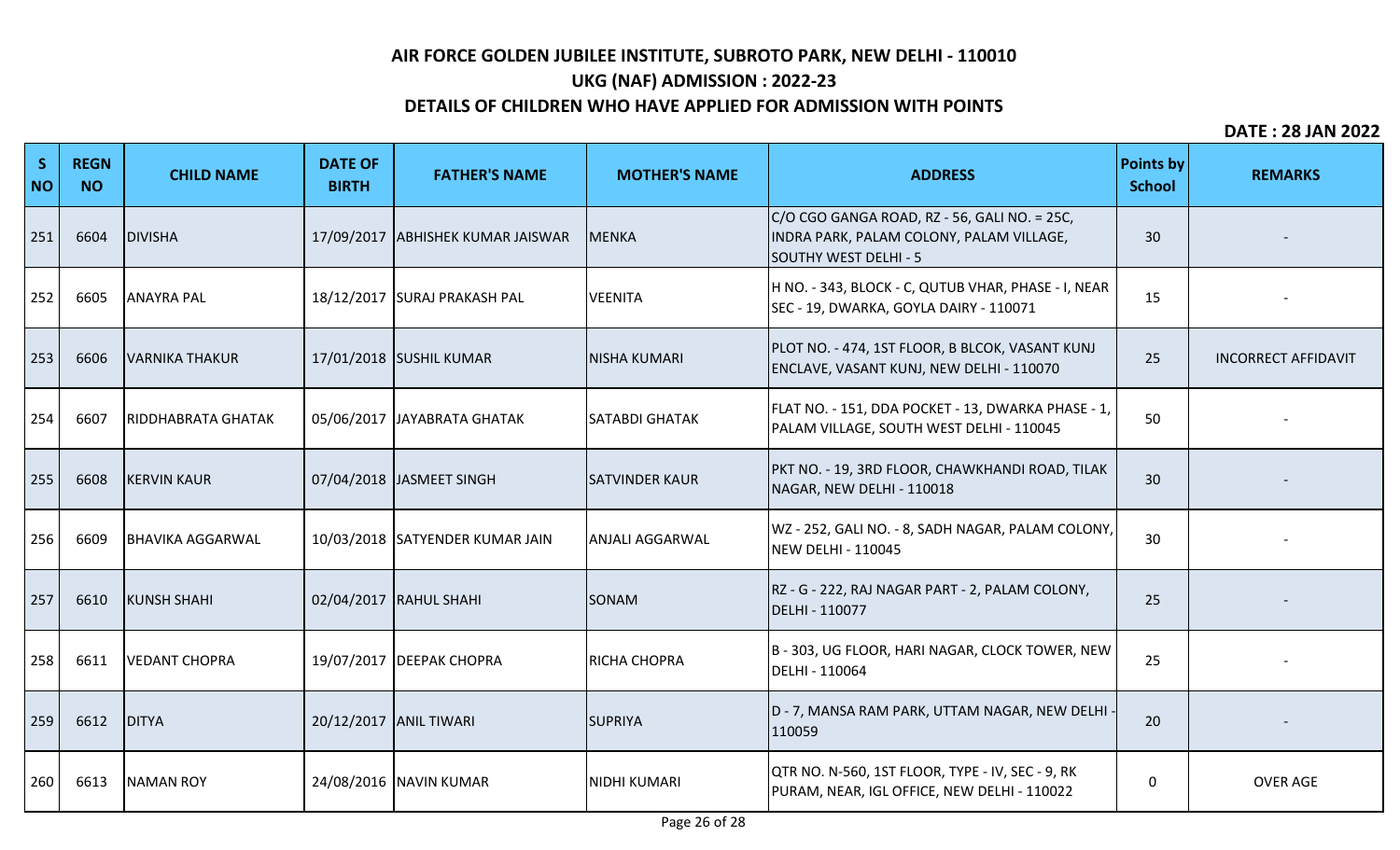# **UKG (NAF) ADMISSION : 2022-23**

## **DETAILS OF CHILDREN WHO HAVE APPLIED FOR ADMISSION WITH POINTS**

| S<br><b>NO</b> | <b>REGN</b><br><b>NO</b> | <b>CHILD NAME</b>      | <b>DATE OF</b><br><b>BIRTH</b> | <b>FATHER'S NAME</b>                     | <b>MOTHER'S NAME</b>     | <b>ADDRESS</b>                                                                                  | <b>Points by</b><br><b>School</b> | <b>REMARKS</b> |
|----------------|--------------------------|------------------------|--------------------------------|------------------------------------------|--------------------------|-------------------------------------------------------------------------------------------------|-----------------------------------|----------------|
| 261            | 6614                     | <b>SHAYAID IBRAHIM</b> |                                | 04/03/2018 SHAYAID MD JAVED              | <b>SNEHA SM</b>          | RZ - B - 134, IIIrd FLOOR, FRONT SIDE, FLAT NO. - 402,<br>SAGARPUR, NEW DELHI - 110045          | 25                                |                |
| 262            | 6615                     | <b>SHAURYA SINGH</b>   |                                | 27/05/2017   VINAY SINGH                 | <b>VAISHALI TANWAR</b>   | WZ - 175, NARAINA VILLAGE, NEW DELHI - 110028                                                   | 25                                |                |
| 263            | 6616                     | <b>TIA CHATURVEDI</b>  | 08/12/2017                     | <b>MAHESH KUMAR</b><br><b>CHATURVEDI</b> | <b>DEEPIKA CHTURVEDI</b> | B - 162, 3RD FLOOR, FATEH NAGAR, JAIL ROAD, NEW<br>DELHI - 110018                               | 25                                |                |
| 264            | 6617                     | <b>BHAVYA SHARMA</b>   |                                | 09/07/2017 KRISHNA KUMAR SHARMA          | <b>VINAY SHARMA</b>      | H. NO. - 25/9, FIRST FLOOR, SIKKA NIWAS, BLOCK 25,<br>ASHOK NAGAR, NEW DELHI - 110018           | 20                                |                |
| 265            | 6619                     | <b>NANCY PANDEY</b>    |                                | 14/04/2017 RAJNISH KUMAR PANDEY          | <b>RIMA SINGH</b>        | B 27C, BLOCK - B, NEAR GAGAN BHARTI PUBLIC<br>SCHOOL UTTAM NAGAR, NEW DELHI - 110059            | 25                                |                |
| 266            | 6622                     | REYANSHI               |                                | 07/02/2018 NARENDER SINGH                | <b>MANJU</b>             | H. NO. - 329, VILL RANGPUR, PO - MAHIPALPUR, DIST -<br>SOUTH WEST, NEW DELHI - 110037           | 25                                |                |
| 267            | 6628                     | <b>KHUSHVI SHARMA</b>  |                                | 24/11/2017   DEEPAK SHARMA               | <b>NISHA SHARMA</b>      | WZ - 30, STREET NO. - 9, VIRENDER NAGAR, NEW<br>DELHI - 110058                                  | 30                                |                |
| 268            | 6629                     | <b>ADITYA BHARGAV</b>  |                                | 25/04/2018 ABHISHEK KUMAR BHARGAV        | <b>MONIKA SAGAR</b>      | J - 37, CIVIL ZONE, SUBROTO PARK, NEW DELHI -<br>110010                                         | 30                                |                |
| 269            | 6631                     | SHIVWANGI              |                                | 12/06/2017 SATENDRA KUMAR                | <b>POONAM KUMARI</b>     | DDA FLATS C6-31, BLOCK - C, THIRD FLOOR, SEC -E1,<br>NEAR MAHIPALPUR VASANT KUNJ - 110070       | 25                                |                |
| 270            | 6632                     | <b>VIRAJ DEEP</b>      | 29/09/2017                     | NILAMBER PRASAD<br><b>CHOUDHARY</b>      | <b>VANDANA SONI</b>      | RZ - 228B, RAJ NAGAR-2, NEAR PAYAL STUDIO SOUTH<br>WEST DELHI, PALAM COLONY, NEW DELHI - 110077 | 50                                |                |